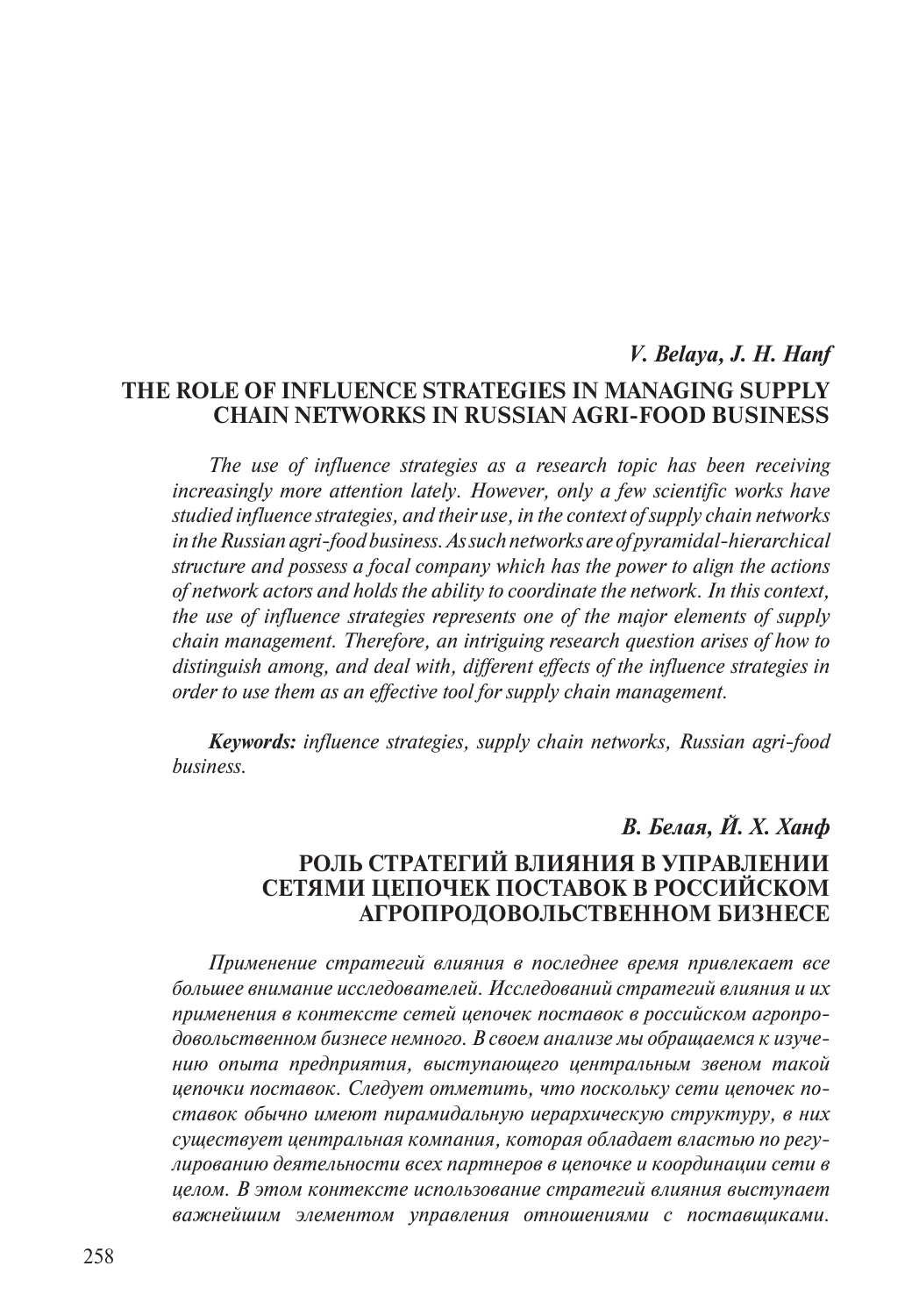*Мы намеренно выбрали в качестве объекта нашего исследования российскую компанию, поскольку многие иностранные компании в последние годы охотно вкладывают средства в конкурентоспособный российский рынок. Наше эмпирическое исследование основывается на двух сериях экспертных интервью: с группой специалистов и аналитиков в области российского агропродовольственного бизнеса и с группой представителей компаний, в последнее время получавших прямые инвестиции от иностранных партнеров. Интервью проводились с помощью инструментария, сконструированного так, чтобы проверить наши основные исследовательские гипотезы.*

*Ключевые слова: стратегии влияния, сети цепочек поставок, российский агропродовольственный бизнес.*

#### **Introduction**

The research topic of the use of influence strategies has been receiving increasingly more attention lately. However, only a few scientific works have studied influence strategies and their use in the context of supply chain networks in Russian agri-food business. We deliberately have chosen Russia since many foreign companies have invested in the last years in this competitive market. Due to its central position in a supply chain network, we focus hereby on the focal company's perspective. Being of pyramidal-hierarchical structure, such networks possess a focal company, which has the power to align the actions of the network partners and holds the ability to coordinate the network.

The actual role that influence strategies play in supply chains and networks has been treated in contrasting ways in the literature. For many decades there has been discussion going on about positive and negative sides of influence strategies. The mere existence of a more powerful firm in supply chain networks gives rise to power-created dependence which can lead to opportunism by partners. This can dissolve many of the relational elements that are necessary for the development of effective supply chain relationships. The negative side of power is seen in exercising coercion, which may reduce the frequency of exchange among actors and hinder conflict resolution as well as creating difficulties in fostering the information flow which threatens successful negotiation of an exchange. However, influence strategies can also have a positive effect on supply chain relationships as they are used as an effective tool in correcting organizational problems, solving conflicts and promoting harmonious interorganizational relationships, which ultimately results in enhanced performance for the supply chain network.

In this context, the use of influence strategies represents one of the major elements of supply chain management (SCM). In this regard, an intriguing research question arises of how to distinguish among and deal with different effects of the influence strategies in order to use them as an effective tool for SCM. This question appears to be an important one. Are there any criteria which determine when influence strategies might have a destructive impact and when they are positive and constructive and can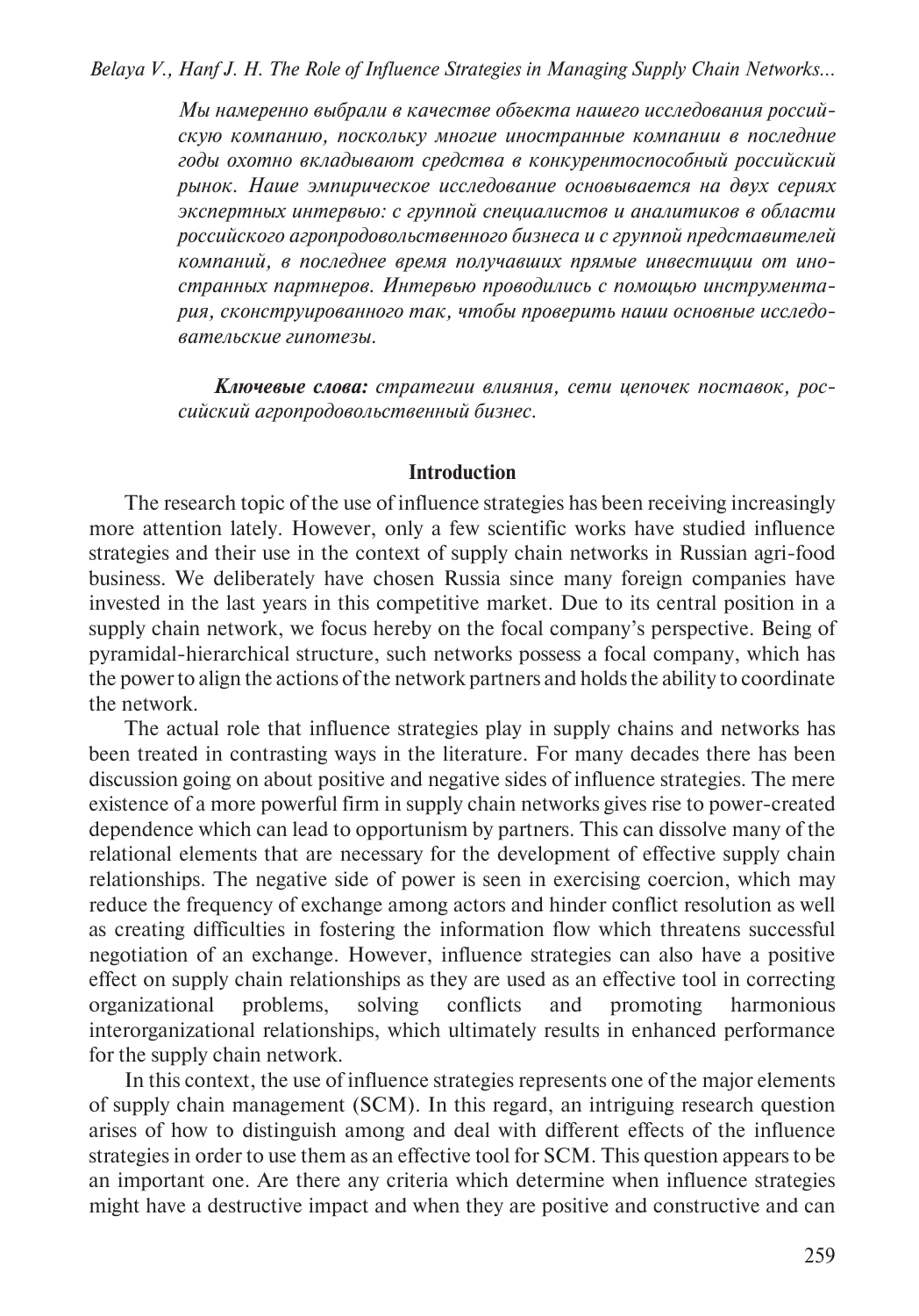be used for good purposes? Therefore, there is a need to investigate this phenomenon in order to close the existing gap in the literature and to contribute to the overall understanding on the role of power and influence strategies in supply chains and networks. The aim of our research is to investigate the influence strategies in supply chains and networks and their role for SCM, in order to work out an overall strategy that enables supply chain managers to select an effective mix of managerial mechanisms for coordinating the whole supply chain network.

To fulfill our aim, we conducted both theoretical and empirical analyses. As part of the theoretical analysis we defined the existing gap in the literature and indicated how our research is connected with other areas of research. We also indicated the role of influence strategies and their relevance for chain management concepts by highlighting the importance of the defined research aims and tasks. We discovered the classification of influence strategies by French and Raven (1959)/Raven and Kruglanski (1970) (coercive, reward, expert, informational, legitimate and referent influence strategies) from the sociological point of view and applied it in the setting of supply chain networks and SCM. After reviewing the theoretical concepts we developed our own theoretical model on the role of influence strategies for SCM and a number of research assumptions and hypotheses about the existence, role and use of influence strategies in the context of supply chain networks and their management.

The empirical analysis was conducted in the empirical setting of the Russian agrifood business. After building the theoretical framework and examining the empirical setting we continue with an empirical investigation of it in the context of Russian agrifood business. This part is based on two rounds of expert interviews conducted with experts in the Russian agri-food business and representatives of companies with foreign direct investments in Russian agri-food business. The interviews were conducted on the basis of the designed survey tools which can be found among the appendices of the thesis. The questions correspond with the research assumptions and serve to test them. We analyse the results of these interviews using qualitative methods of research and discuss the results of the contents analysis.

### **1. Theoretical background and research framework**

### *1.1. Notion and classification of influence strategies*

Cartwright (1965) considers influence strategies to be "the methods by which influence may be accomplished" and Dahl (1957) defines them as "a mediating activity by A between A's base and B's response". Many researchers applied the concept of influence strategies in different theoretical and empirical studies by using various classifications of influence strategies. For example, French and Raven (1959) and Raven and Kruglanski (1970) used the following classification: coercive, reward, expert, informational, legitimate and referent.

Coercive influence strategies enable an individual to mediate punishments to others. For example, to dismiss, suspend, reprimand them, or make them carry out unpleasant tasks. It is usually based on the expectation of punishments and/or threats and relies on the belief that punishments will be forthcoming or rewards will be withheld unless the requested behaviour is exhibited (French and Raven 1959; Blau 1964). In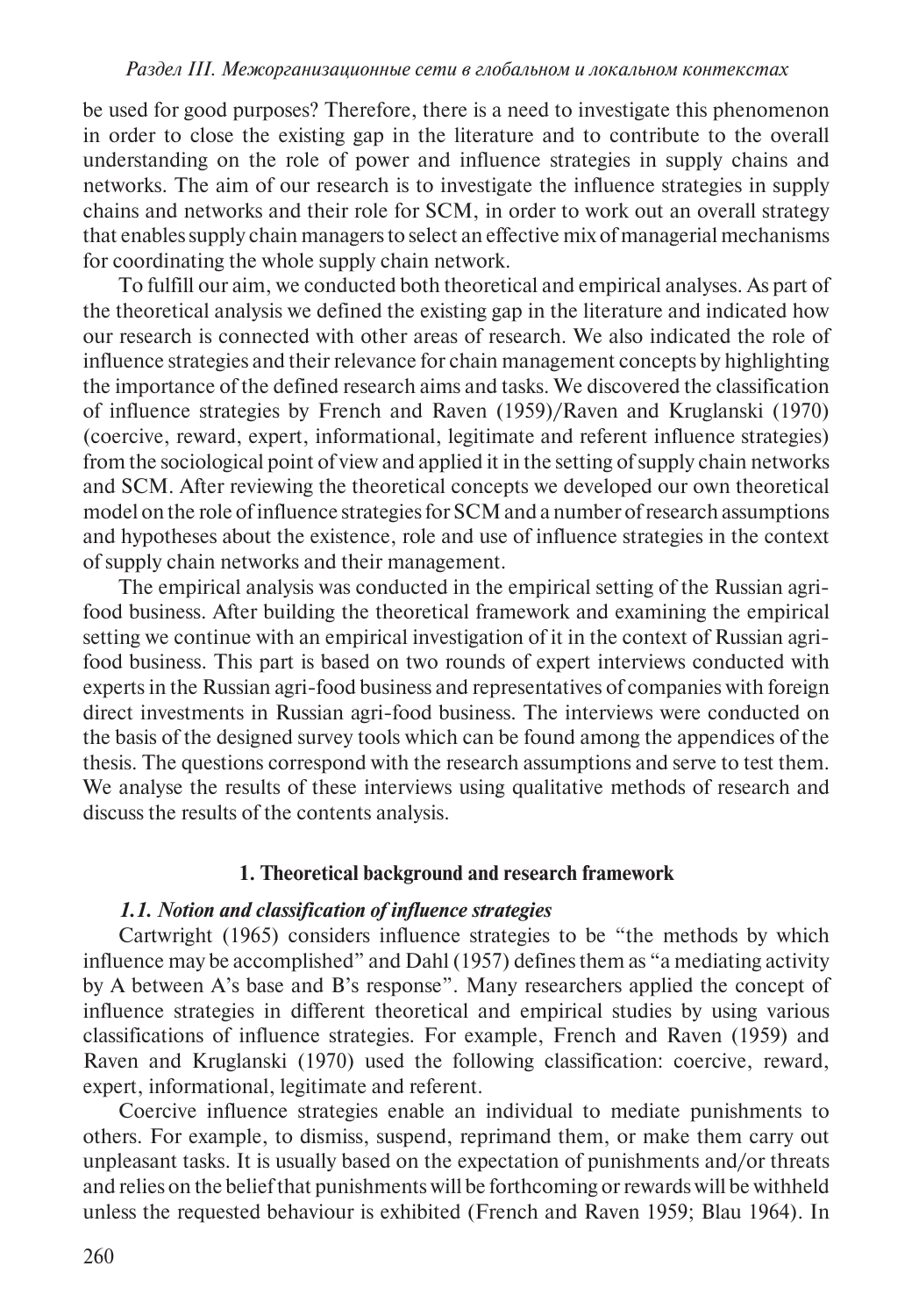the supply chain network context, coercive influence strategies are reflected in the fear of a network member to be punished if he fails to comply with the requirements of the focal company. However, consistent use of punishments and/or threats may encourage the affected firm to dissolve the trading relationship. Because of this, coercive influence strategies are normally employed when the influenced party's alternatives are limited (Bowersox et al. 1980).

Hunt and Nevin (1974) dichotomized French and Raven's classification into coercive and non-coercive types. While the coercive type of influence strategies arise from punishment and reprimanding efforts, non-coercive types (reward, expert, informational, legitimate and referent) stem from rewards, high quality assistances, exchange of information and expertise, etc. Some other scholars, e.g. Payan and McFarland (2005) also used the classification of influence strategies into coercive and non-coercive (coercive influence strategies: threats, promises; non-coercive influence strategies: rationality, recommendations, information exchange, and requests).

Reward influence strategies depend on the ability of the influencing party to offer, or mediate, rewards to others. It is based on the degree to which the individual can give others a reward of some kind such as recommendations, desired gifts, and increases in pay or responsibility. If a focal company can mediate rewards due to the access to resources which are valuable for other supply chain network actors, then it can make the actors to perform in the way the company desires. A firm's ability to use rewards may increase after rewards have actually been employed, because the perceived probability of the promise to deliver is intensified (Cartwright 1965).

Expert influence strategies are derived from the skills or special knowledge of an individual or a group in a specific subject. This knowledge applies to the restricted area in which the specialist is trained or qualified. The ability to use expert influence strategies depends on the scarcity and the need for these skills in others. It is worth mentioning that this kind of influence strategy may generate a response of trust and credibility. In the case of a supply chain network, the ability of a focal company to use expert influence strategies can be achieved if the network actors perceive or believe that it possesses a special knowledge valuable for them. For example, manufacturers are often expected to have special knowledge about new products and promotion to assist the dealers.

Informational influence strategies stem from the ability to explicate information not previously available and the ability to demonstrate the logic of suggested actions with this information (Raven and Kruglanski 1970). They believe that even though the difference between expert and informational influence strategies is subtle, the influencing party tends to be well-informed, possess up-to-date information and, therefore, can persuade others. The difference between these two kinds of influence strategy could be observed when the influencing party wanting to apply expert influence strategies may develop credibility and trust through image and respect (for example, a doctor has the ability to use influence strategies over his patients), while the influencing party wanting to apply informational influence strategies may not. This kind of influence strategy does not demand to be a professional or an expert, but rather requires possession of new and up-to-date information and provides confidence to the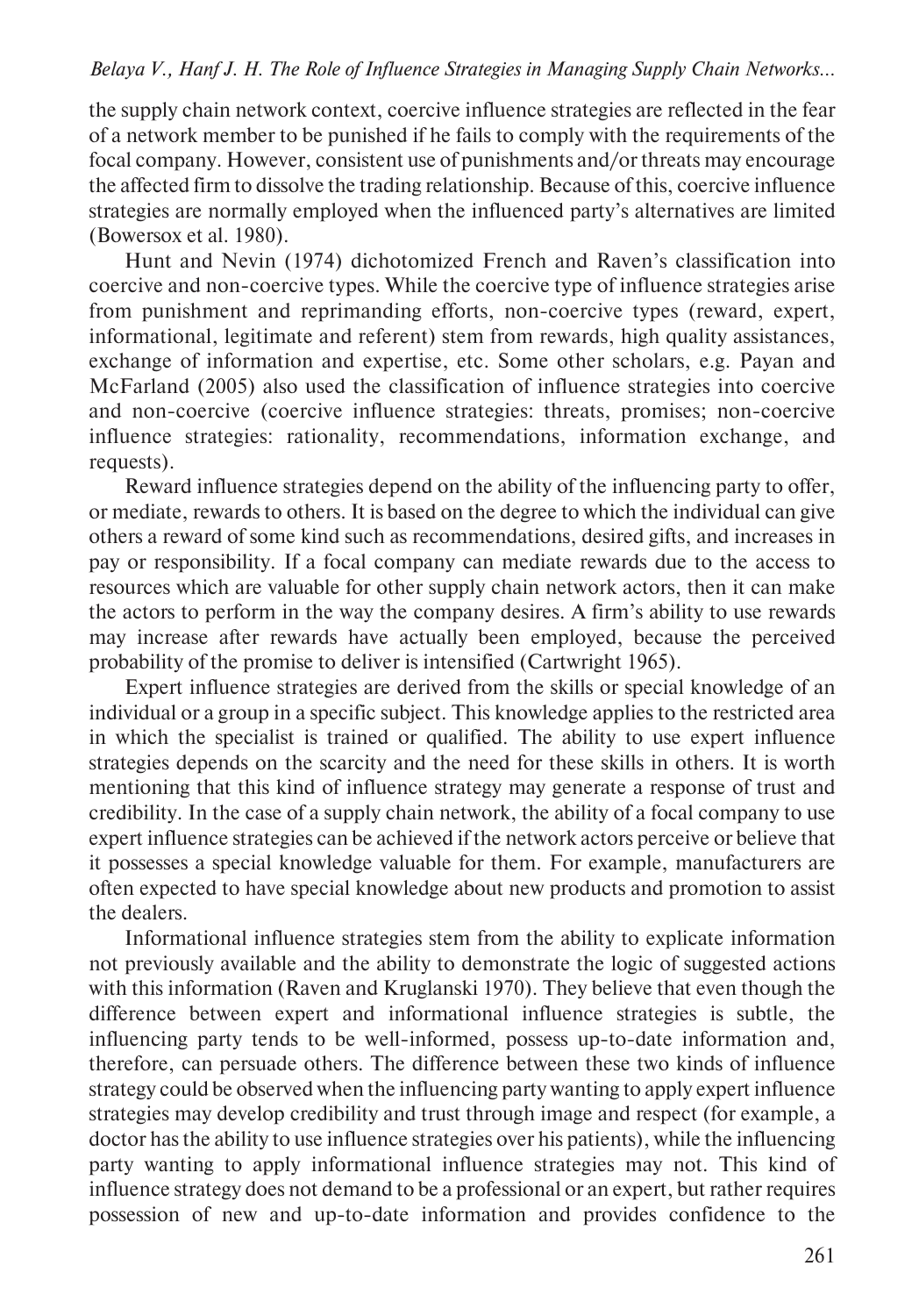influencing party in debating. For example, if a retailer has new information about the consumer demands, then it can persuade suppliers to deliver their products and become a part of a supply chain network.

Legitimate influence strategies stem from internalized values which dictate that there is a legitimate right to influence and an obligation to accept this influence. These kinds of influence strategies are based on some kind of a commonly accepted code or standard and usually involve positions and not personal qualities of individuals. It is also called position power and is usually accompanied by various attributes such as uniforms, offices etc. It is based on the belief by one firm that another firm has the right to prescribe behaviour (French and Raven 1959). For instance, in some food markets, a small number of the biggest companies hold a significant share of the market, which allows them to enjoy a powerful position in that market (Glauben and Loy 2011). A focal company in this case should be recognized in the eyes of the network members as having a right to make specific decisions and expect compliance with regard to these decisions.

Referent influence strategies are based on an individual's ability to be attractive for others and build loyalty and depend on the charisma and interpersonal skills of the influencing party. French and Raven define the source of referent influence strategies as "a feeling of oneness… or a desire for such an identity". Identification can be said to occur when an individual accepts influence because he wants to establish or maintain a satisfying self-defining relationship to another person or a group (Kelman 1958). It is difficult to identify specific instances of pure referent influence strategies in interfirm relationships, since this kind of influence strategy usually occurs in conjunction with some other kinds of influence strategies and plays a stabilizing role (Beier and Stern 1969). In the supply chain context, this kind of influence strategy is observed when network actors want to join a network.

In our study we follow the typology delineated by French and Raven (1959) and Raven and Kruglanski (1970), which includes coercive, legitimate, referent, expert, reward and informational influence strategies. In our view, this classification of influence strategies is the most complete and includes all other mentioned strategies. Depending on the kind of influence the company possesses, the set of managerial mechanisms representing certain influence strategies should be adjusted accordingly: coercive influence strategy, legitimate influence strategy, referent influence strategy, expert influence strategy, informational influence strategy, reward influence strategy (Belaya and Hanf 2009).

### *1.2. Effects of coercive influence strategies in supply chain networks*

### *1.2.1. Coercive influence strategies*

Researchers have argued that frequent use of coercive influence strategies will lead the influencing party to exploit the target (Bannister 1969; Robicheaux and El-Ansary 1975), e.g. in order to negotiate lower costs, higher quality, reasonable delivery times, and special exigencies (Maloni and Benton 1997), which is seen detrimental for the target of influence (Thompson 1967; Stolte and Emerson 1976). So coercion is the classical case of the negative side of influence strategies. Hunt and Nevin (1974) indicated that coercive influence strategies are related positively to intrachannel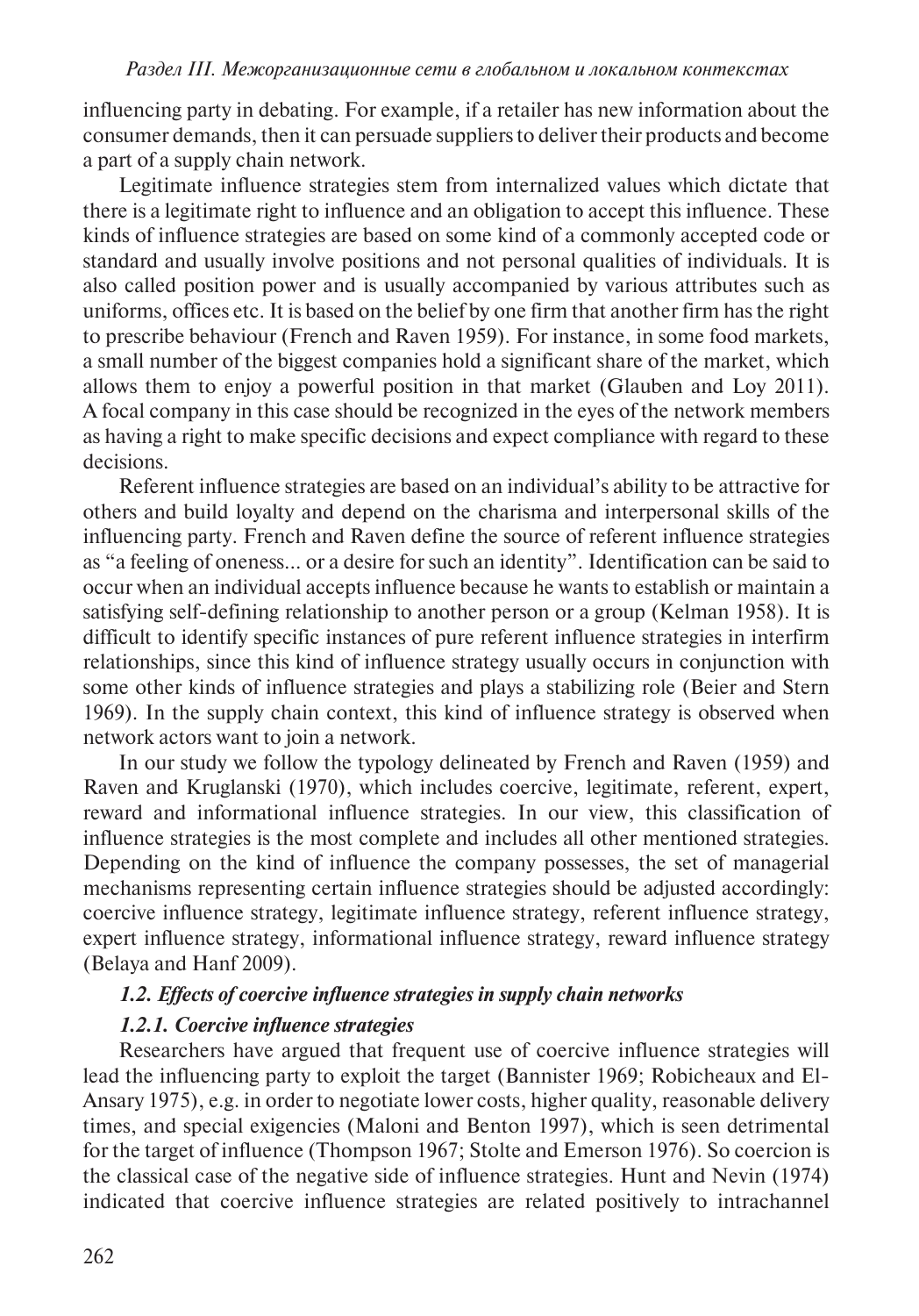conflict and inversely to dealer satisfaction, whereas non-coercive influence strategies exhibit the opposite relationships. Exercising coercive influence strategies against other members of the supply chain, might have short-term benefits for the focal organisation, but reduces its success in the long-term (Cousins 2002). Therefore, since coercive influence strategies in general are considered to be negatively related to cooperation (Brown et al. 1995; Maloni and Benton 2000; Benton and Maloni 2005), and since it has been demonstrated in the experimental psychology literature that the more intense the punishment, the stronger are the effects on behaviour (Zwick and Chen 1999), we assume that coercive influence strategies will negatively affect cooperation.

However, Stern and E1-Ansary (1992) asserted that channel members may use influence strategies to determine who will undertake which marketing activities, coordinate the performance of these tasks, and manage conflict among themselves. Hamner and Organ (1978) suggested that in such a circumstance punishment (whether intentional or unintentional) is one of the most readily available means for shaping (and maintaining) the behaviour of subordinates. Although punishment does not by itself change motives, it is believed to be effective in changing behavior when used in combination with reward (Ruch 1963). Other authors point out the positive effect of coercive influence strategies in promoting coordination and viewed coercive influence strategies as a mechanism for allowing relatively stable relationships to develop between cooperating social actors (Stern and E1-Ansary 1992; Bachmann 2001).

Within a supply chain network, the perceived use of coercive influence strategies will positively affect coordination (H1a) and negatively affect cooperation (H1b).

# *1.2.2. Reward influence strategies*

In the literature, the described effects of reward influence strategies on buyersupplier relationships are mixed (Maloni and Benton 2000; Zhao et al. 2008). Moreover, it is suggested that reward influence strategies have a positive effect when the culture supports cooperative and supportive relationships. Gaski (1986) stated that it is through reward and coercive influence strategies that partner perceptions are managed to create harmonious and enduring interorganizational exchange relationships. If the use of influence strategies is based on genuine rewards, the supplier will be willing to accept them and enter a trustful relationship. If a retailer continuously uses reward influence strategies to give rewards to its suppliers who comply with its quality standards and deliver on time, it can promote cooperation and generate trust in this relationship. Assuming that reward influence strategies are perceived as having an element of coercion, provide extrinsic motivation, which drives suppliers to comply with the requirements, in order to achieve favourable outcomes (Zhao et al. 2008) and since both reward and punishment provoke rapid changes in behavior (Dickinson 2001), they will have a positive effect on coordination.

The overly frequent use of reward influence strategies is likely to damage relational norms (Boyle et al. 1992) and cooperation (Skinner et al. 1992). Therefore, the exaggerated use of reward influence strategies may lead to distrust,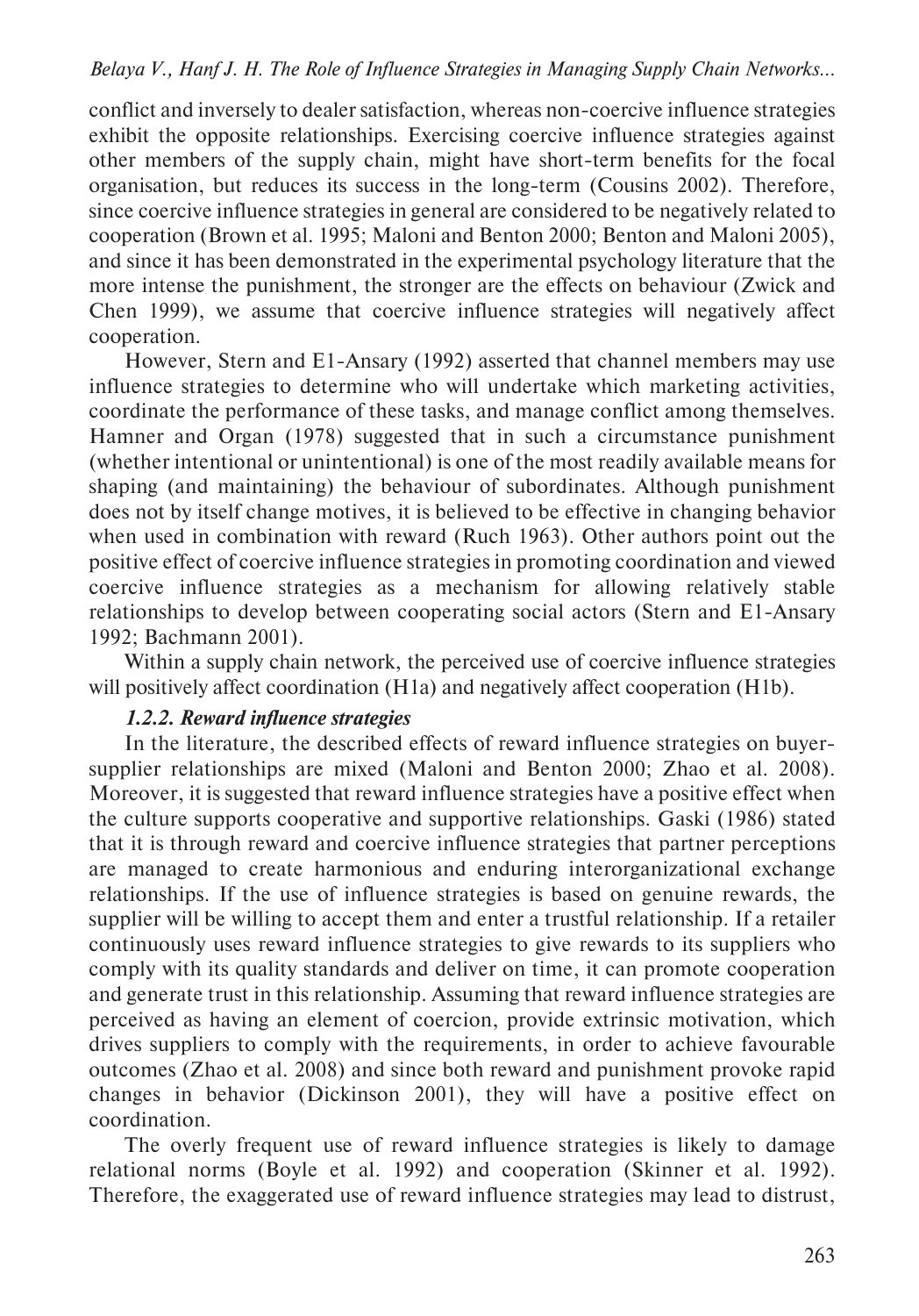suspicion and eventually abstaining from entering a trustful relationship by a target of influence if unrealistically high discounts or other offered rewards are unusual for the culture or mentality of the latter, they may be associated with corruption or bad purposes. The target of influence may suspect a deceit and abstain from entering a relationship, if rewards are exaggerated or unusual for its culture or mentality. In this case, reward influence strategies will have a negative effect on cooperation.

Within a supply chain network, the perceived use of reward influence strategies will positively affect coordination (H2a) and negatively affect cooperation (H2b).

# *1.2.3. Expert influence strategies*

Expert influence strategies are considered to be less effective than coercive and reward influence strategies due to being less flexible and unrelated to specific performance of supply chain members (Etgar 1976). Besides, their effectiveness may decline over time. For example, expert advice, once given, may provide the channel member with the ability to operate without such assistance in the future. Another major disadvantage is that it may have a more limited scope of applicability than rewards and penalties. Supply chain members may accept the control of a focal actor but only in specific, well-defined areas of operation. Thus, they might be willing to accept decisions about the introduction of new products if it is perceived to be expert in this field. Yet they may resist the attempts to impose controls over such decision areas as pricing or promotion. We assume that, depending on the characteristics and goals of the participating parties as well as the environment (e.g. highly competitive environment), the target of influence may develop a jealousy towards the influencing party which is considered an expert in a given area and abstain from entering a cooperative relationship, or it may become more attracted to the influencing party which is an expert in a given area and be more motivated to enter a cooperative relationship.

In general, the acquisition of special knowledge or technology in order to achieve a powerful position and the use of expert influence strategies formed in this way will contribute to the positive development of cooperation within a supply chain relationship. However, expert influence strategies are perceived as positive when solicited and given. Offering free advice through an agency and advisory staff as part of project implementation is seen as a valuable incentive for the target of influence to get involved in the project (Davies et al. 2004). Besides, some authors emphasized that consultation and swapping of information might produce expectations of reciprocity and trust (Blau 1964; Coleman 1990). Expert influence strategies could be most effective as an influence tactic when the objectives of the person being influenced match those of the leader (DuBrin 2000).

Within a supply chain network, the perceived use of expert influence strategies will negatively affect coordination (H3a) and positively affect cooperation (H3b).

# *1.2.4. Informational influence strategies*

Giebels et al. (1998) presented an opinion that in case of a power imbalance there appears to be the difficulty in fostering the information flow which is a precondition for the successful negotiation of an exchange. Gaski (1986) argued that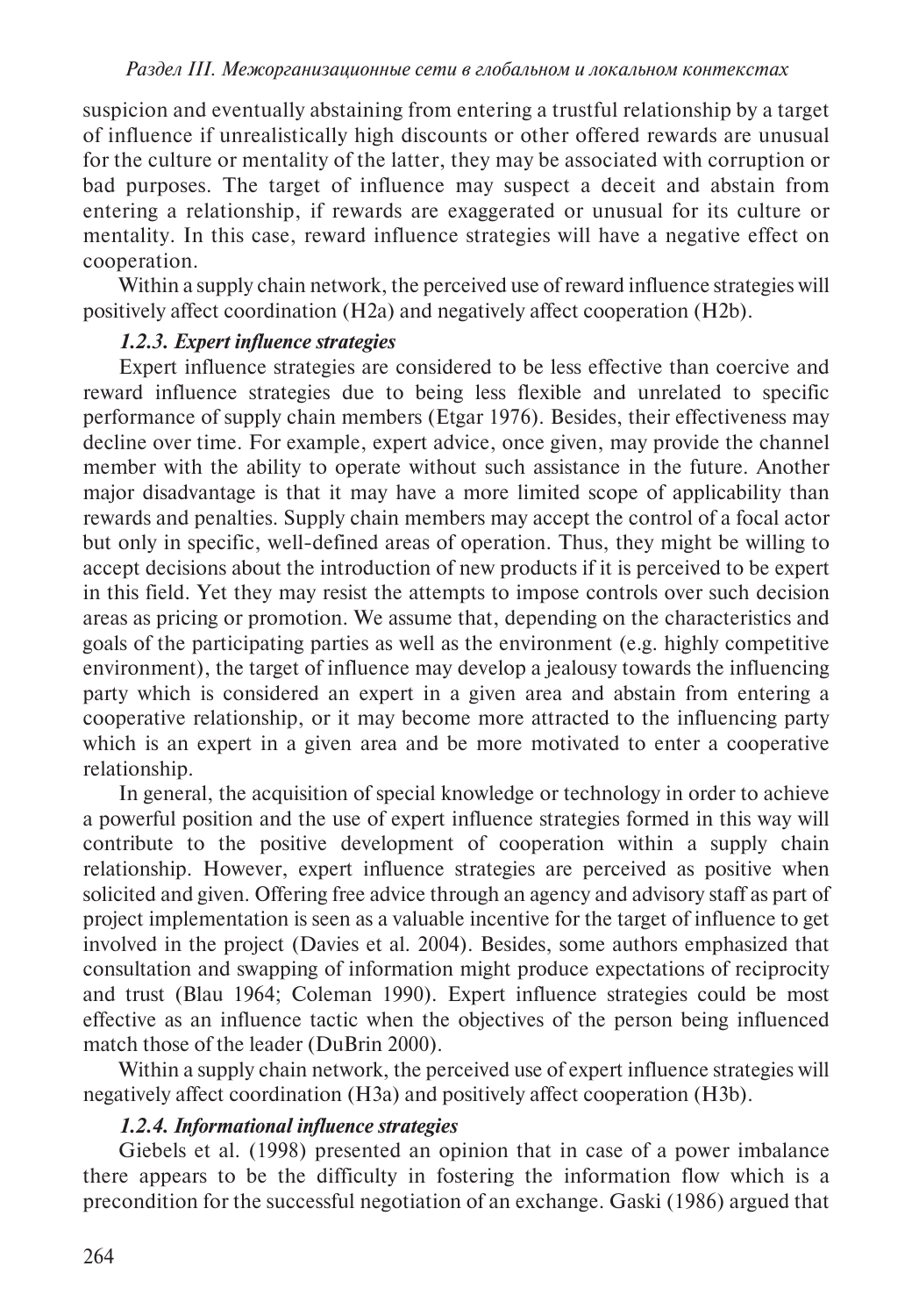the use of informational influence strategies involve manipulative aspects. Its use has been defined as seeking 'self-interest with guile' (Williamson 1975) and concerns possession and dissemination of valuable information and is based on deceit and opportunism of the influencing party. Stern and El-Ansary (1988) also supported the statement that informational influence strategies are likely to have a negative effect on coordination in channels of distribution. They argued that channel participants do not necessarily view each other as partners, but rather as rivals. Therefore, the use of informational influence strategies in this case is not well-received. If informational influence strategies are used for manipulative purposes, being based on deceit and opportunism, may destroy or have an overall negative effect on coordination. *The*  fact that information is shared and exchanged may be convincing for the target of influence, *since influencing party does it voluntarily. However*, Payan and McFarland (2005) found that information exchange has a lower likelihood of compliance with the requirements of the influencing party due to being the most unfocused of the influence strategies. Therefore, information exchange lacks specificity as to what needs to be done. The specific action that the influencing party wants the target of influence to undertake remains clouded.

As noted by Eyuboglu and Atac (1991), depending on the channel environment, informational influence strategies will have different effects on cooperation. Information exchange could have positive effect on cooperation, since it not only conforms to, but elevates the level of relationalism between parties (Boyle et al. 1992) and is based on mutual trust (Baldwin 1971; Raven and Kruglanski 1970). We assume that in an environment, in which participating parties view each other as partners and not as rivals, but rather as allies, informational influence strategies will have a positive effect on cooperation, as it helps to build trust, and enhances positive attitudes toward the long-term channel relationships relationship.

Within a supply chain network, the perceived use of informational influence strategies will negatively affect coordination (H4a) and positively affect cooperation (H4b).

# *1.2.5. Legitimate influence strategies*

French and Raven (1959) stated that legitimate influence strategies stem from internalized values which dictate that there is a legitimate right to influence and an obligation to accept this influence. Therefore, in case legitimate influence strategies are perceived by the target of influence as a form of a dictatorship, it may have a negative effect on cooperation. The study conducted by Lee and Low (2008) indicated that legitimate influence strategies showed positive relationships with satisfaction. Effective coordination of exchange relationships has been observed as a positive effect of legitimate influence strategies, as the distribution of power becomes legitimate over time (Frazier and Antia 1995; Kalafatis 2000), and a more standardized business format is applied, such as contracts (Mohr et al. 1996; Lusch and Brown 1996; Jap and Ganesan 2000).

However, intrinsic factors provided by non-mediated (legitimate, referent, expert, informational) influence strategies tend to overweigh extrinsic factors such as rewards and punishments (Brown et al. 1995). As for legitimate influence strategies, it is difficult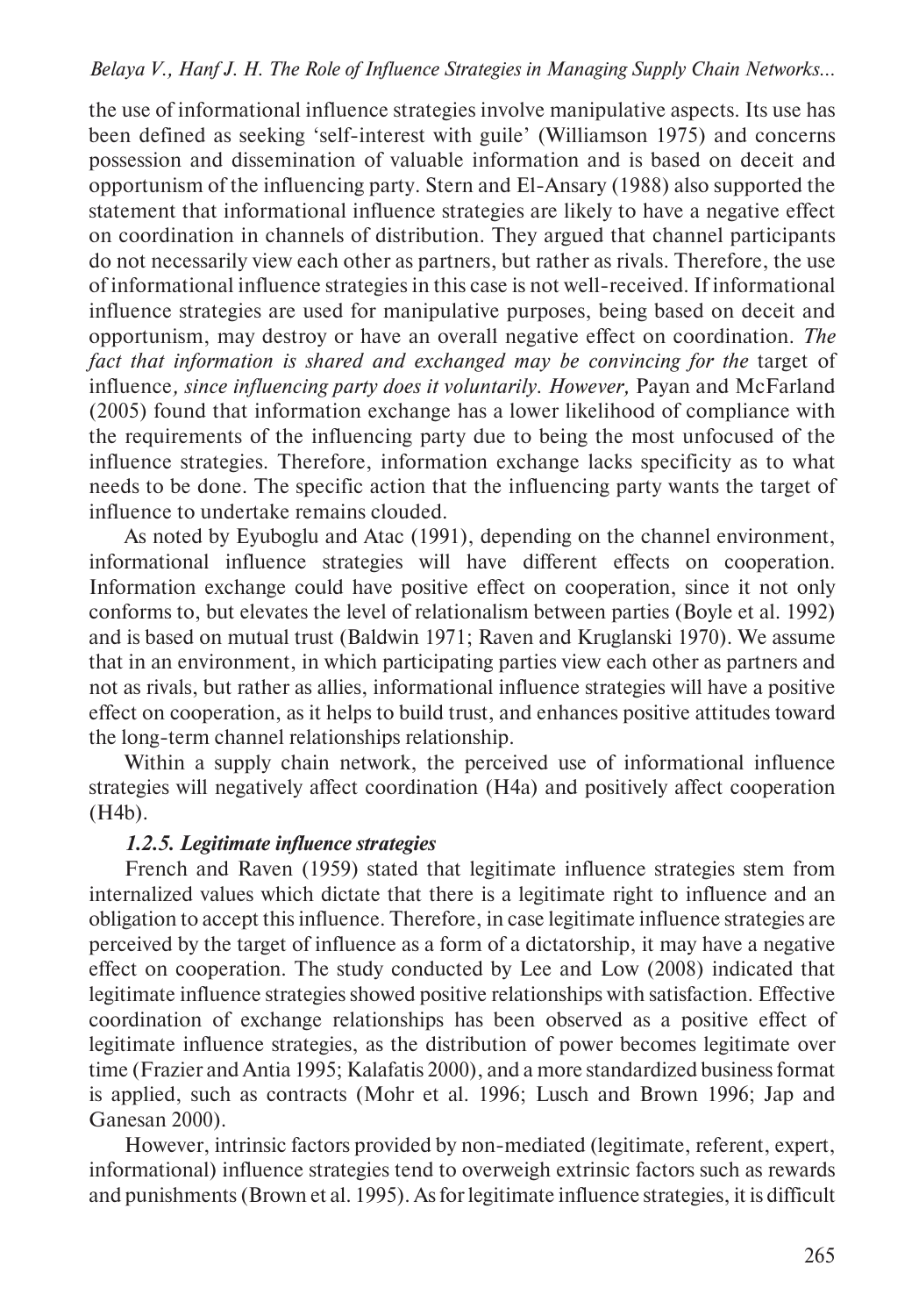to predict the reaction of a target of influence, because the latter may choose not to enter the relationship, if it feels intimidated. Legal sanction based on legal contractual agreement would be perceived as a punishment (Gaski 1986). Boyce et al. (1992) suggested that in the effective operation of an agreement, it is the spirit rather than the written word that is important. The written word becomes significant when things are going very wrong. According to this statement, legal contracts specifying formal written rules and obligations could be a harder form of legitimate influence strategies than cooperative norm, which only refers to 'unwritten' unofficial norms, shared values, rules of conduct, and beliefs that guide actions and behaviours. Regulations and economic incentives play an important role in encouraging changes in behaviour, but although these may change practices, there is no guaranteed positive effect on personal attitudes (Gardner and Stern 1996).

Within a supply chain network, the perceived use of legitimate influence strategies will positively affect coordination (H5a) and negatively affect cooperation (H5b).

# *1.2.6. Referent influence strategies*

As for referent influence strategies, since they were ranked highest among other influence strategies in connection to satisfaction (Lee and Low 2008), and since cooperation has been found to go hand in hand with satisfaction (Gaski 1986), we suppose that the use of a positive image and good reputation by a retailer company will positively impress the supplier and will foster the development of cooperation. Dapiran and Hogarth-Scott (2003) emphasized that cooperation comes about through the use of expert and referent influence strategies. Suppliers would also be more willing to comply with the requirements of internationally recognized retailers and fulfill their commands. For example, big multinational retailers usually have an international recognition and a certain level of image when entering foreign countries and suppliers would be more willing to cooperate with partners who have a good and proven reputation. Venkatesh et al. (1995) found recommendations to be more effective than other influence strategies, explaining that strategies based on intimidation usually encounter resistance and thus tend to be less effective. Besides, Payan and McFarland (2005) found that recommendations have a significant, positive impact on trust, therefore, we hypothesize that recommendation will have a positive effect on cooperation.

However, high degrees of identification between dealers and suppliers may be associated with less channel control. Referent influence strategies might not be sufficient to motivate the target to the implementation of certain tasks, since they do not represent an explicit statement of the desired behaviour. Referent influence strategies are seen to be infusing targets with moral purpose and commitment rather than by affecting the task environment, or by offering material incentives and the threat of punishment. Therefore, using them might not be sufficient to animate the target to the implementation of certain tasks.

Within a supply chain network, the perceived use of referent influence strategies will negatively affect coordination (H6a) and positively affect cooperation (H6b).

The formulated research hypotheses H1a-H6b are presented in table 1 and explained in the following section.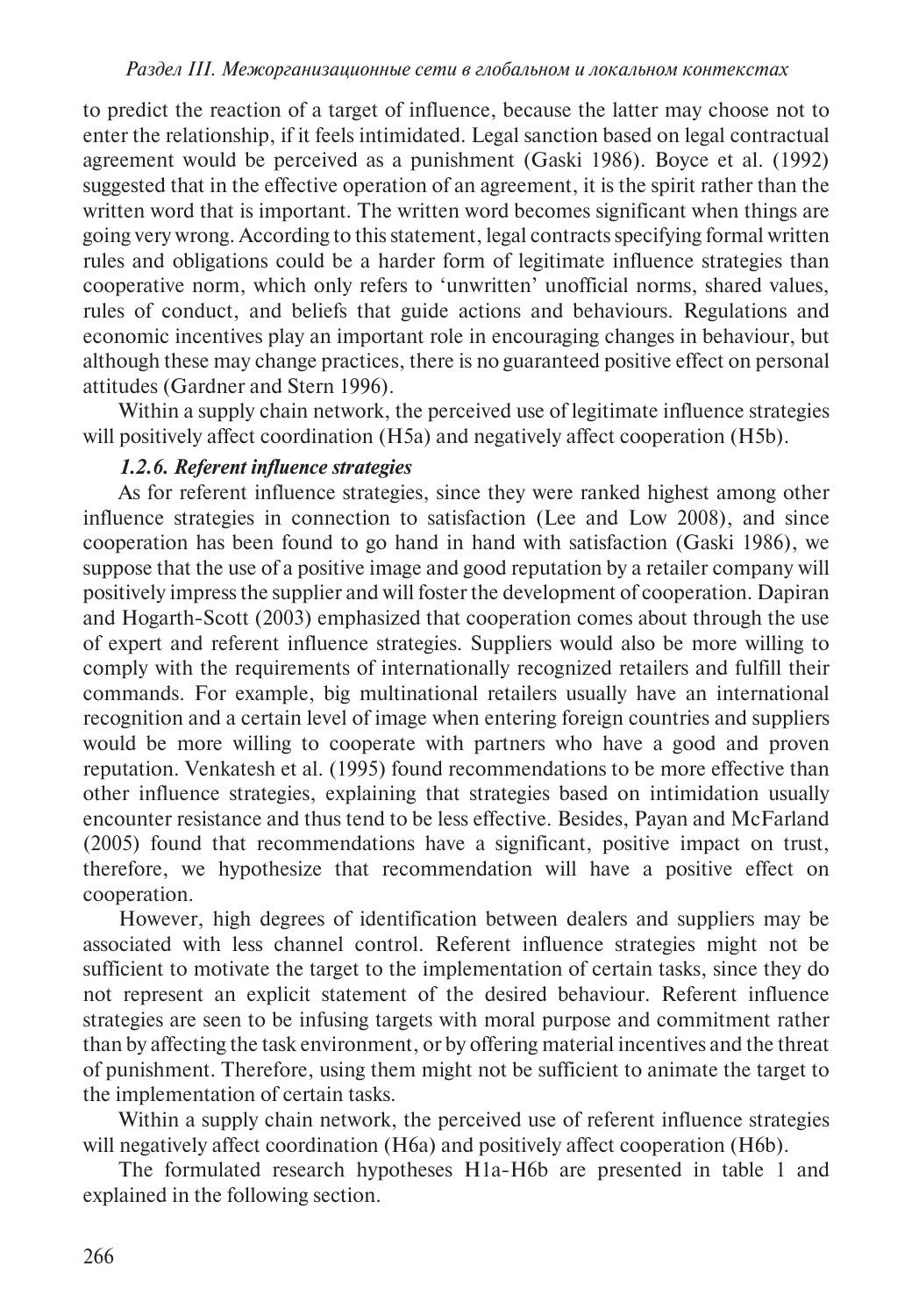*Table 1* 

| <b>Influence</b><br>strategies           | <b>Effect on coordination</b>                                                                                                                                 | <b>Effect on cooperation</b>                                                                                                                                    |
|------------------------------------------|---------------------------------------------------------------------------------------------------------------------------------------------------------------|-----------------------------------------------------------------------------------------------------------------------------------------------------------------|
| Coercive<br>influence<br>strategies      | H1a: Within a supply chain network,<br>the perceived use of coercive<br>influence strategies will have a<br>positive (+) effect on coordination.              | H <sub>1</sub> b: Within a supply chain<br>network, the perceived use of<br>coercive influence strategies will<br>have a negative (-) effect on<br>cooperation. |
| Reward<br>influence<br>strategies        | H <sub>2</sub> a: Within a supply chain network,<br>the perceived use of reward influence<br>strategies will have a positive $(+)$<br>effect on coordination. | H2b: Within a supply chain<br>network, the perceived use of<br>reward influence strategies will<br>have a negative (-) effect on<br>cooperation.                |
| Expert<br>influence<br>strategies        | H3a: Within a supply chain network,<br>the perceived use of expert influence<br>strategies will have a negative (-)<br>effect on coordination.                | H3b: Within a supply chain<br>network, the perceived use of<br>expert influence strategies will<br>have a positive $(+)$ effect on<br>cooperation.              |
| Informational<br>influence<br>strategies | H4a: Within a supply chain network,<br>the perceived use of informational<br>influence strategies will have a<br>negative (-) effect on coordination.         | H4b: Within a supply chain<br>network, the perceived use of<br>informational influence strategies<br>will have a positive $(+)$ effect on<br>cooperation.       |
| Legitimate<br>influence<br>strategies    | H5a: Within a supply chain network,<br>the perceived use of legitimate<br>influence strategies will have a<br>positive $(+)$ effect on coordination.          | H5b: Within a supply chain<br>network, the perceived use of<br>legitimate influence strategies<br>will have a negative (-) effect on<br>cooperation.            |
| Referent<br>influence<br>strategies      | H6a: Within a supply chain network,<br>the perceived use of referent<br>influence strategies will have a<br>negative (-) effect on coordination.              | H6b: Within a supply chain<br>network, the perceived use of<br>referent influence strategies will<br>have a positive $(+)$ effect on<br>cooperation.            |

### **Summary of research hypotheses**

### **2. Empirical study of Russian agri-food business**

### *2.1. Telephone survey A*

To answer our research questions we conducted exploratory expert interviews with the aim of revealing the opinions of experts in the field of Russian agribusiness about relationships of international food retail and processing companies with their suppliers in Russia (farmers in the case of processing companies and processors, and fresh produce farmers in the case of retail companies). The questions were pre-tested on five personal interviews with experts who were not considered in the following sample. The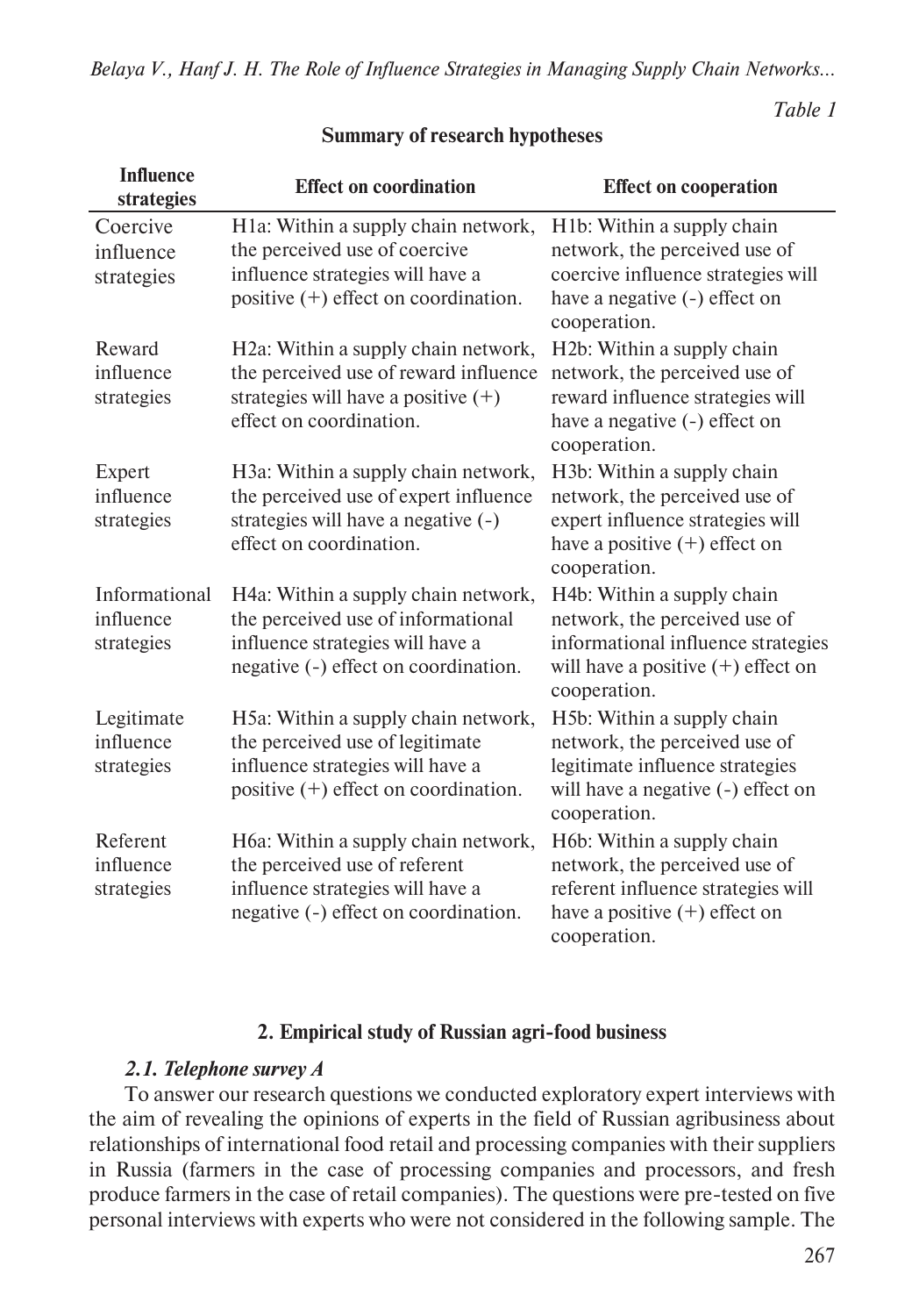aim of the pre-test was to test the quality of the formulated questions and to obtain individual reactions to draft materials. The results of the pre-test were used to improve the questionnaire design and contents.

The interviewees were informed about the interviews via email. After receiving their consent, the appointments for telephone calls were given at the agreed time. The email contained an attachment with the questionnaire in three languages (English, German and Russian). We deliberately chose to provide the questions in three languages in order to allow for a broader spectrum of experts to be involved. The translation of the questionnaire was done by the author and cross-checked by two colleagues, who were also fluent in these three languages and had experience in analyzing in-depth interviews, to help achieve reliability (Patton 2002; Hingley 2005). Due to the fact that the majority of the respondents wanted to be treated anonymously and did not give their permission to tape-record the interviews, they were protocolled in written form. We made a thorough selection of the interviewees which were chosen according to their leading positions in order to effectively gather relevant information (Blankertz 1998; Merkens 2000; Patton 1990). Specifically, we employed an expert (concentration) sampling (Fritsch 2007; Patton 1990). The persons chosen were in positions with a high level of concentration of appropriate information. The applied technique makes particular sense in view of the above mentioned research questions.

We intentionally used qualitative methods for conducting this survey. We believe that such methods are the most appropriate for studying food supply chain relationships, since they allow detailed knowledge and insight to be gained as well as understanding and explanation about our research questions (Patton 2002). These research techniques are stated to be especial relevant for conducting exploratory studies with an intention to build theory and allow generalizability of the statements (Miles and Huberman 1994).

The main motivation behind conducting expert interviews was to explore the current situation in Russia in order to be able to refine our theoretical assumptions at this stage of the research. We observe that international retailers and food processors usually export their business concepts, such as supply and quality chain management. Such companies with FDI are influencing SCM concepts in Russian agri-food business at all stages of the chain. Foreign retailers introduce their new procurement and management concepts while working with local food processors, as well as directly with producers. International food processing companies impose their management concepts on Russian producers and motivate them to improve the quality of their supplies. At the same time, a lot of Russian retailers and processors begin to copy the management strategy of foreign companies, so there is a spill-over effect on Russian management.

The interviews lasted from 15 to 60 minutes. The average duration per interview was about 23 minutes. As the results show, most of the respondents chose Russian as the language of the interview (75 %). Only 20 % of them chose German and 5 %  $-$ English.

The biggest share in our sample belongs to business consultancy companies (24 %). The interviewees were holding very high positions (partners, project coordinators,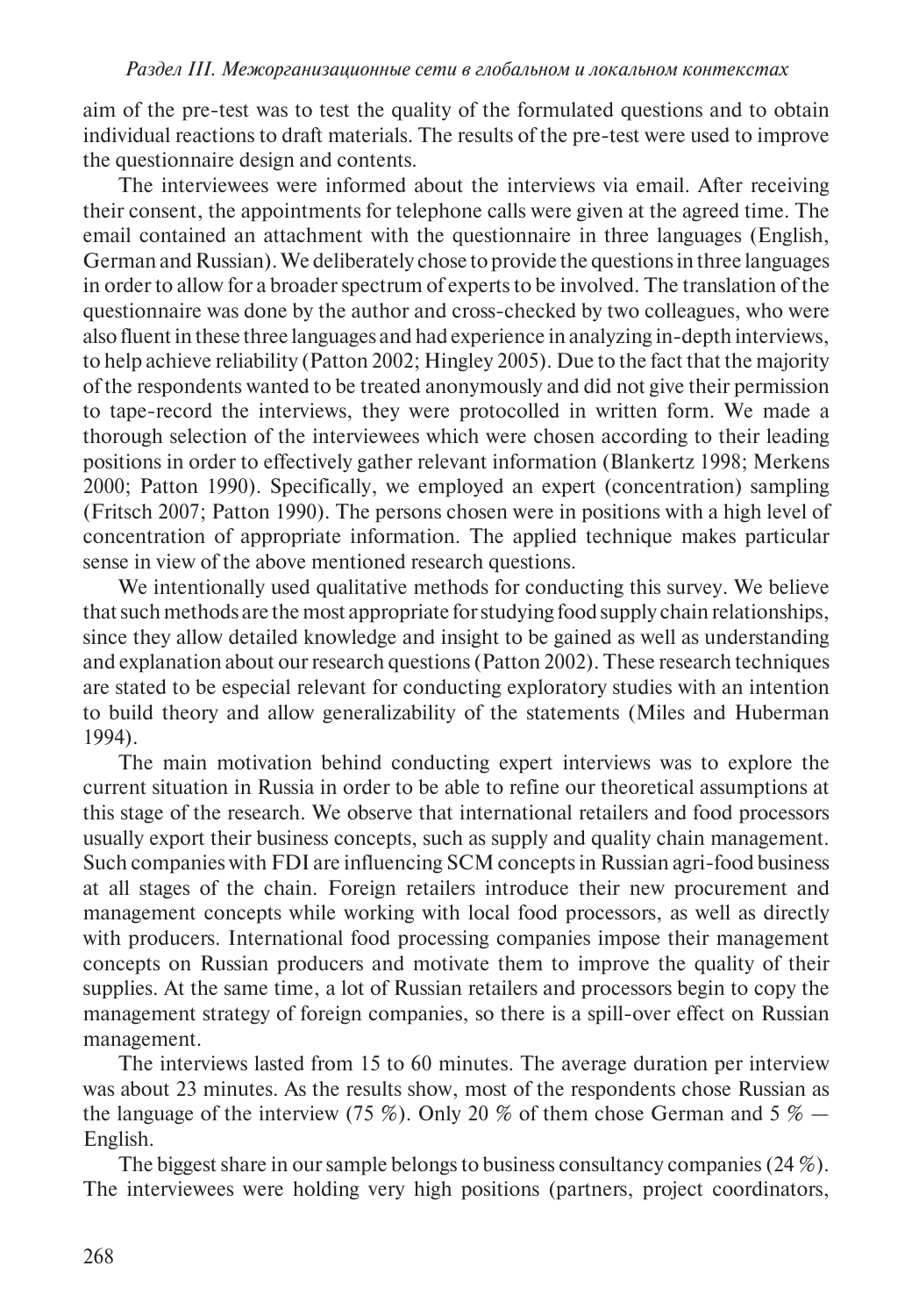general directors and business consultants). The next big groups in our sample included retail and food processing companies (15 % each).

### *2.2. Telephone survey B*

To answer our research assumptions we conducted a second round of telephone semi-structured in-depth interviews about relationships of international food retail and processing companies with their suppliers in Russia. This time we contacted the companies of foreign origin registered in Russia as companies operating in the area of food processing and food retailing in Russia with at least 10% of foreign direct investment capital. 97 complete telephone interviews were conducted, which represents the response rate of 9,7 %. We made a thorough selection of the interviewees who were chosen according to their leading positions in order to effectively gather relevant information (Blankertz 1998; Merkens 2000; Patton 1990). Specifically, we employed an expert (concentration) sampling (Fritsch 2007; Patton 1990). The persons chosen were in positions with a high level of concentration of appropriate information. The applied technique makes particular sense in view of the above mentioned research questions.

Before contacting the companies from the database, we carried out a thorough pre-test study by contacting 15 experts from the field of agri-food business and conducting telephone conversations with them. This pre-test allowed us to identify potential problems and to revise the proposed questionnaire before starting the actual fieldwork. After receiving their feedback and improving the questionnaire we started the survey. The questionnaire also was designed in 3 languages (Russian, English and German) The interviewees were first informed about the interviews via email. After receiving their consent, the calls were given at the time appointed by the interviewees. Due to the fact that the majority of the respondents wanted to be treated anonymously and did not give their permission to tape-record the interviews, they were protocolled in written form.

One of the first questions which was asked was "Do you feel responsible for coordinating the supply chain of this product ("from the field to the fork")?". Two answer options were given "yes" and "no". By this question we selected the focal companies which were the target of our research.

Among the interviewed companies were two types of companies: processors (89) and retailers (8). Since the questionnaire was offered in 3 languages (Russian, English and German), some interviewees made use of it and chose the language in which they were most sure. As the results show, most of the respondents chose Russian as the language of the interview (97 %). Only 2 % of them chose English and 1 % — German. Duration of interviews was between 10 and 45 minutes. The average duration per interview was about 16 minutes.

The companies from our sample stem from a variety of different Western European and North-American countries. Altogether the number of countries where the head offices of the companies originate from is 27. The biggest share among the interviewed countries belongs to Germany (21,65 %).

There are indeed a large number of German companies operating in Russia in different supply chains. Therefore, the number of those companies which replied to our invitation to participate in the expert interview was also high. The next big group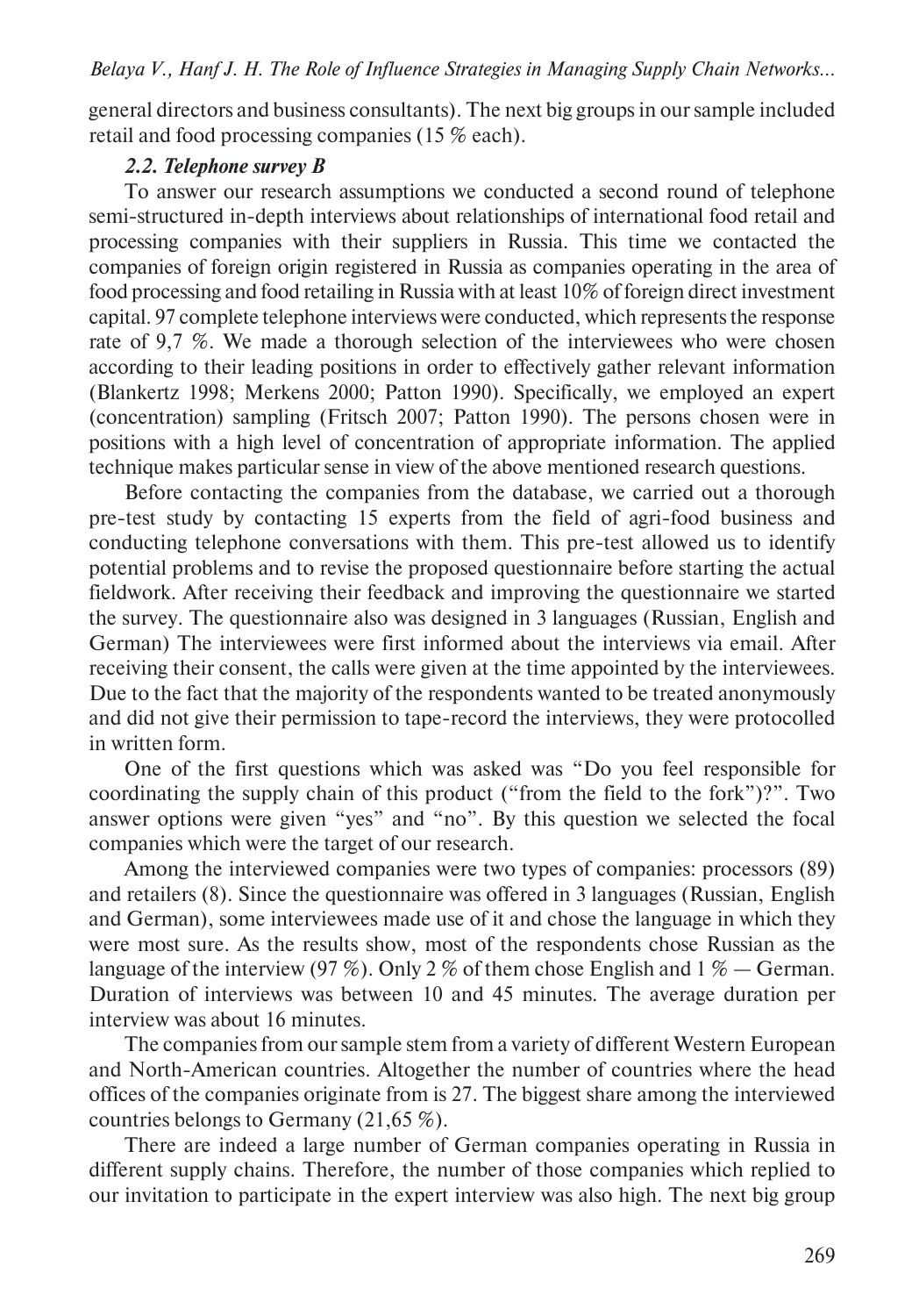after Germany is the USA. Again, the number of available companies from this country made it possible that so many of them replied positively to our invitation. Some other important big groups are from France, the Netherlands and Italy. Also Asian countries (China and Singapore) were included.

Among the companies which were called the majority were from Moscow and Moscow region (81 %). The rest of the cities included St. Petersburg (8 %) as well as some other Russian cities (Samara, Belgorod, Velikiy Novgorod, Novosibirsk, Kaluga, Kaliningrad, Pskov, and Tula). In two cases when the respondents were not able to participate in the expert interview, they recommended us to contact their head offices in Warsaw (Poland) and St. Wendel (Germany). However, the respondents were all well informed about the situation of their company in Russia. Among the respondents were general directors, sales managers, category managers, logistics managers, quality and supply chain managers.

The interviewed respondents chose only one supply chain, with respect to which they were reporting. In our sample we had 13 different supply chains. The most frequently chosen of them were dairy products (15,5 %), vegetable products and plant oils  $(13,4\%)$ , sweets and confectionary products  $(11,3\%)$  and bread and pastry products (11,3 %).

# **3. Findings and discussion**

The comparison of the main results of literature review, content analyses related to the theoretical assumptions regarding the effects of different influence strategies on coordination and cooperation, are presented in the following section (tables 2–7).

*Table 2* 

| Main results of   |           | Coercive influence strategies are considered to be negatively                                                                                                                                        |  |
|-------------------|-----------|------------------------------------------------------------------------------------------------------------------------------------------------------------------------------------------------------|--|
| literature review |           | related to cooperation and positively to coordination and                                                                                                                                            |  |
|                   |           | development of stable relationships due to being the most readily<br>available means for shaping behaviour. However, despite short-<br>term benefits, exercising coercive influence strategies might |  |
|                   |           | reduce success in the long-term.                                                                                                                                                                     |  |
| Main              | telephone | Coercive influence strategies could often have a hidden character                                                                                                                                    |  |
| results of        | survey A  | and are considered to be not very effective because they show that                                                                                                                                   |  |
| content           |           | the company has aggressive intentions, do not allow partners to                                                                                                                                      |  |
| analysis          |           | reach the goal of having long-term relationships due to                                                                                                                                              |  |
|                   |           | destructive effects on the motivation. They could be effective in                                                                                                                                    |  |
|                   |           | the short-run, but do not solve the problem at its root.                                                                                                                                             |  |
|                   | telephone | Coercive influence strategies generally tend to be the least often                                                                                                                                   |  |
|                   | survey B  | used kind of influence strategy, though they are viewed in a                                                                                                                                         |  |
|                   |           | positive light due to the fact that they allow competitive selection                                                                                                                                 |  |
|                   |           | of partners and could be efficient in relationships with partners of                                                                                                                                 |  |
|                   |           | commodity groups of non-strategic character.                                                                                                                                                         |  |

# **Interconnection of results of literature review and content analyses with respect to coercive influence strategies**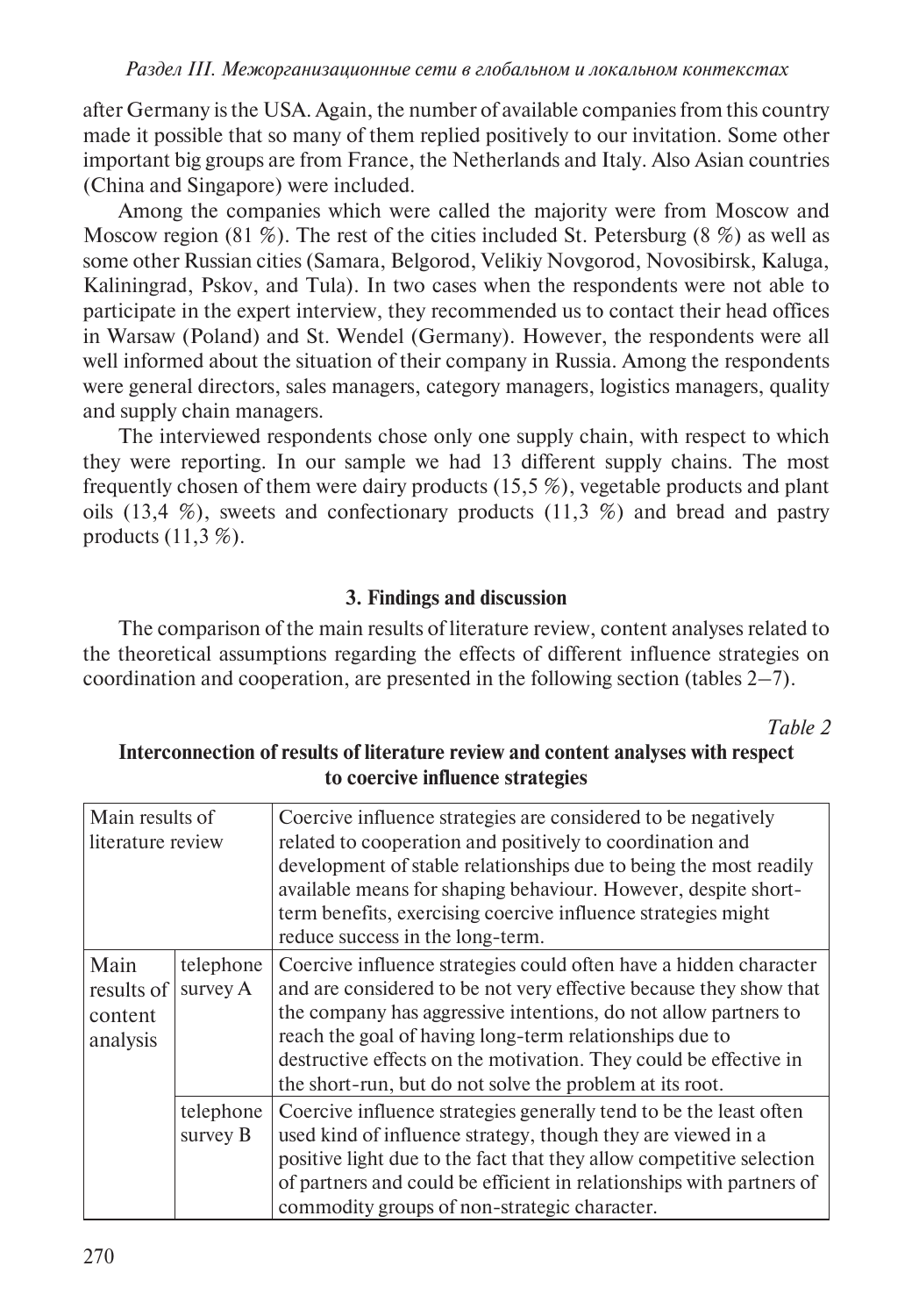### *3.1. Coercive influence strategies*

In spite of our assumption that coercive influence strategies can be seen to bring order and discipline into the relationship as well as be effective in changing behaviour, the findings of the content analyses indicate that coercive influence strategies are the least often used kind of influence strategies, though they are viewed in a positive light.

Besides, the content analyses confirmed the fact that coercive influence strategies are viewed as being effective only in the short-run, but do not solve the problem at its root, as it was stated in the literature. According to our general impression the respondents of telephone surveys A and B were reluctant to speak about the use of coercive influence strategies. We assume that this subject could be quite painful to discuss — especially due to the fact that most of the interviewed experts gave their answers from the viewpoint of a focal company. The findings of the content analysis of telephone survey A gave us already some idea that this kind of influence strategy has a hidden character. Therefore, coercive influence strategies could be used in reality more often than the respondents were ready to admit. In spite of our argumentation and expectation that coercive influence strategies play a positive role as a coordination mechanism in the supply chain, they do indeed have negative effects.

### *3.2. Reward influence strategies*

Generally we observed that the use of this kind of influence strategy provokes changes in behaviour and motivates the target of influence to act according to the will of the influencing party. The findings of the content analyses indicate that this kind of influence strategy was the second most widely used (after informational influence strategies), which allows us to conclude that reward influence strategies are very well known and attractive for both influencing party and the target of influence.

*Table 3* 

| Main results of<br>literature review      |                       | Reward influence strategies have a positive effect on<br>coordination, since both reward and punishment provoke rapid<br>changes in behaviour. However, the overly frequent use of reward<br>influence strategies is likely to damage relational norms and<br>cooperation.                                      |
|-------------------------------------------|-----------------------|-----------------------------------------------------------------------------------------------------------------------------------------------------------------------------------------------------------------------------------------------------------------------------------------------------------------|
| Main<br>results of<br>content<br>analysis | telephone<br>survey A | People are motivated by full purse and financial stimulation.<br>Reward influence strategies such as investments in production<br>and cooling equipment and financial assistance to producers in<br>the form of credit or leasing are successful for creating long-term<br>relationships with suppliers.        |
|                                           | telephone<br>survey B | The use of reward influence strategies is considered to be very<br>attractive. This kind of influence strategy was the second most<br>widely used (after informational influence strategies). The use of<br>reward influence strategies depends on the availability of<br>resources of the influencing company. |

# **Interconnection of results of literature review and content analyses with respect to reward influence strategies**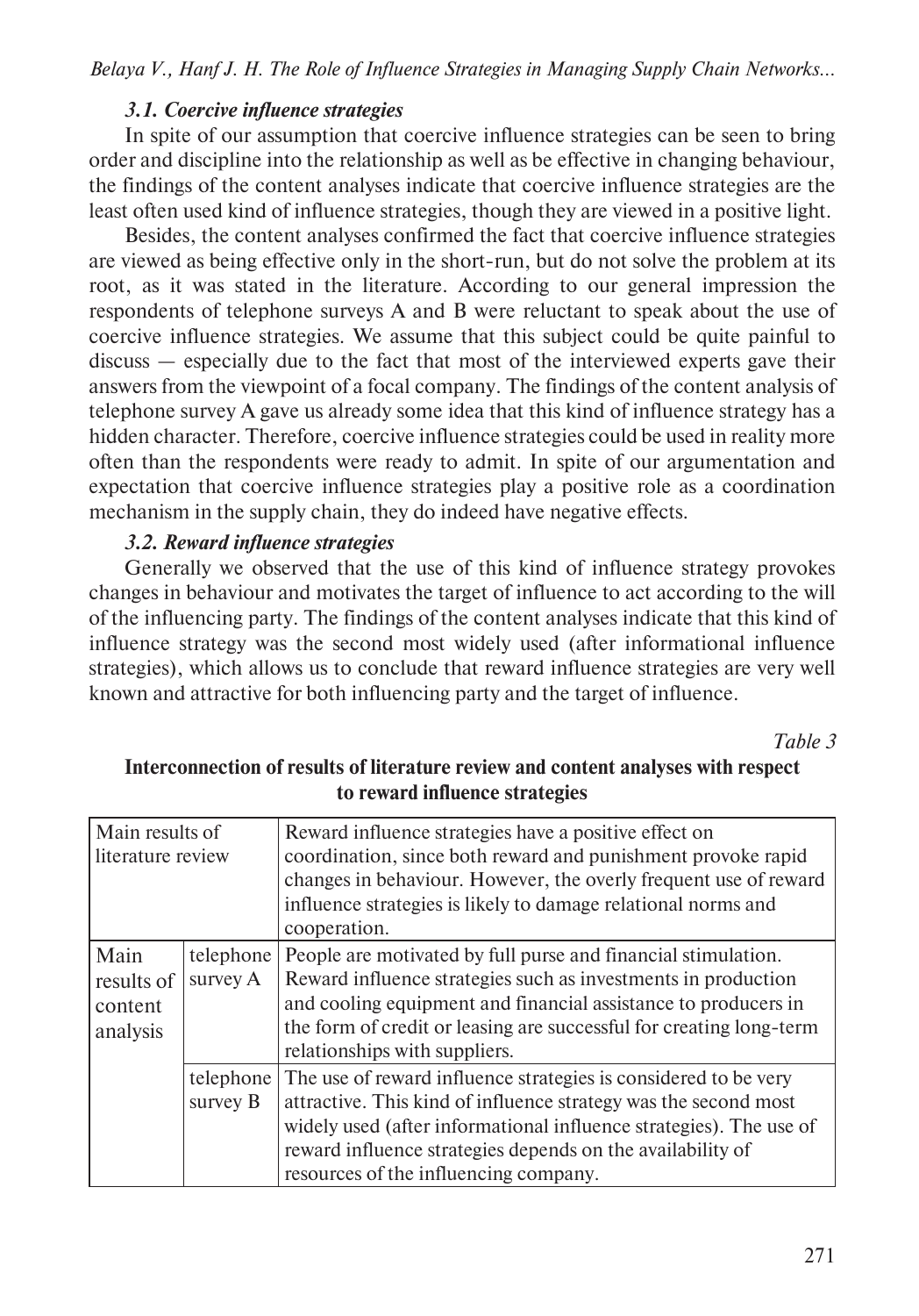#### *Раздел iii. Межорганизационные сети в глобальном и локальном контекстах*

Our assumptions that reward influence strategies result in net benefits for both parties were true. Apparently, it could be due to the fact that the utility which the focal company derived from the achieved compliance is greater than the cost for providing the reward. We also assumed that reward influence strategies may have an element of coercion in them and might, therefore, have the reverse effects on relationships as the coercive influence strategies have. When a focal actor uses reward or coercive influence strategies, it provides extrinsic motivation for the target's commitment. The target is, therefore, driven to comply with the focal actor's requirements, in order to achieve favourable outcomes. Therefore, our assumption that reward influence strategies are perceived as having an element of coercion in them, but only in the reverse manner was correct.

Nevertheless, we think that rewards should be applied in the proper way in order to have a positive effect. Therefore, great caution should be kept when giving rewards, since they might have a reverse or no effect if not adjusted to the expectations of the receiver. The rewards should indicate that they are deserved and announced in advance. In this case rewards might represent the level of rewards the firm expects to receive from a business relationship. If the expected rewards turn out to be below the level of deserved rewards, the target could attempt to search for other more attractive alternatives. If deserved rewards are not repeated, the relationship could probably end quickly. One could also assume that the receiver of the reward may perceive it as a form of bribery or insulting, which could have negative effects.

### *3.3. Expert influence strategies*

The findings of the content analyses indicate also that expert influence strategies are relatively seldom applied. It could be due to the fact that they are not very well

*Table 4* 

| Main results of<br>literature review      |                       | Expert influence strategies are less effective than coercive and<br>reward influence strategies due to being less flexible and<br>unrelated to specific performance. However, the use of expert<br>influence strategies might contribute to the positive development<br>of cooperation when the objectives of the target match those of<br>the influencing party.                              |
|-------------------------------------------|-----------------------|------------------------------------------------------------------------------------------------------------------------------------------------------------------------------------------------------------------------------------------------------------------------------------------------------------------------------------------------------------------------------------------------|
| Main<br>results of<br>content<br>analysis | telephone<br>survey A | Expert influence strategies such as educational or qualification<br>activities are used for Russian suppliers which are motivated and<br>interested in the long-term cooperation. Russian partners need<br>to be accompanied at all steps of the projects; thus, consulting<br>services should be project-bound and constant.                                                                  |
|                                           | telephone<br>survey B | Russian suppliers confess their own lack of experience and<br>recognize the expert knowledge of foreign retailers and<br>manufacturers operating in Russia. One of the remarkable things<br>about the use of expert influence strategies is their relatively<br>infrequent use. They are just as seldom used as legitimate<br>influence strategies and a little more often than coercive ones. |

# **Interconnection of results of literature review and content analyses with respect to expert influence strategies**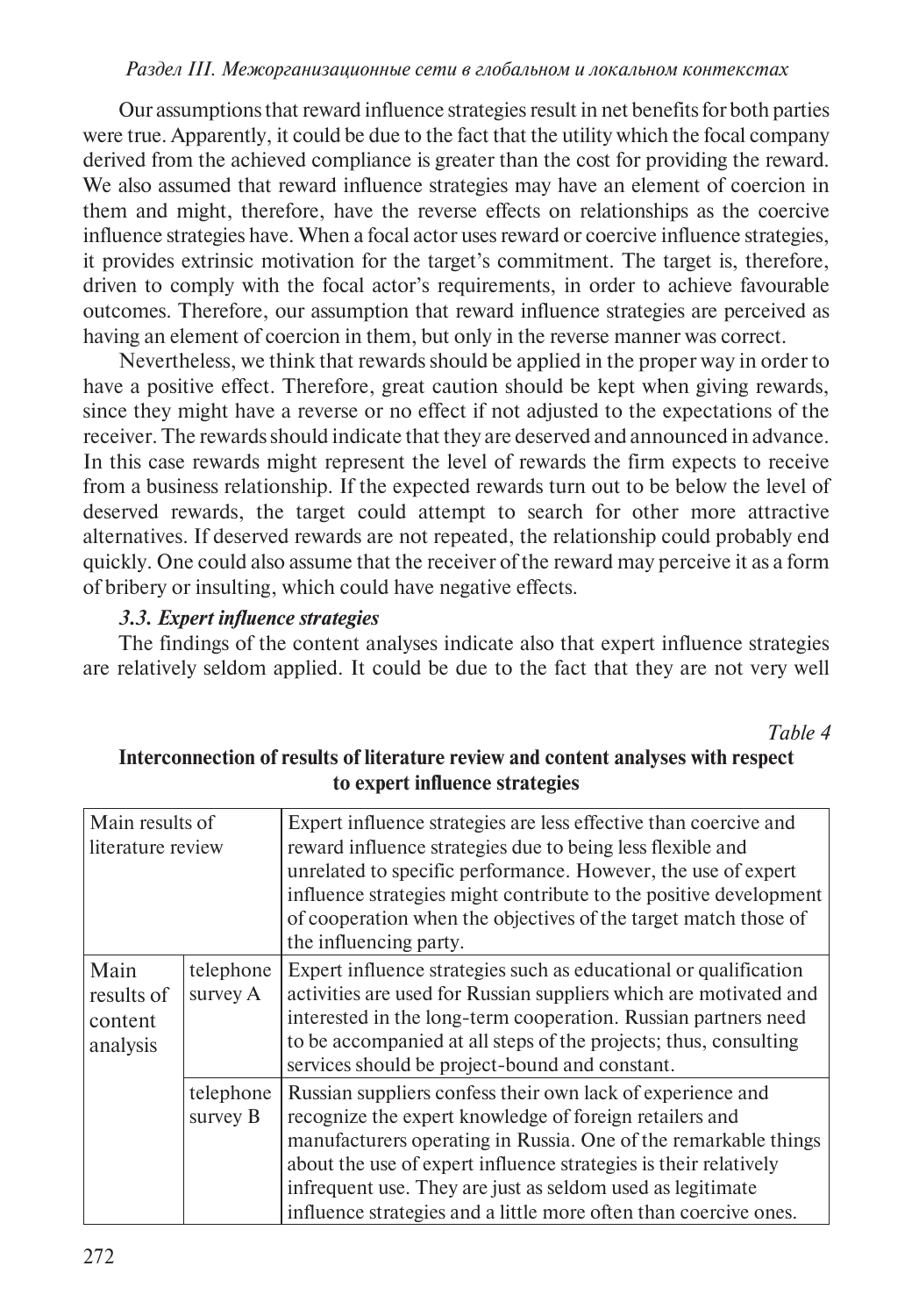known compared to other strategies. Therefore, one should try to use these kinds of influence strategies as much as possible. For example, offering various technical support measures, such as training of employees at company's headquarters could stimulate both cooperation and coordination in the supply chain. Branded manufacturers, especially those who are specialized in high-quality, tailored products, have the reputation of establishing close and long-term technological and organizational cooperation with their suppliers.

When managers have specialized knowledge, they have the potential for using expert influence strategies. The way expert influence strategies are exercised is critical in forming the perceptions of the recipient. Expert advice given in an authoritative manner will probably have a negative effect. Also withholding expertise in time of need could be perceived negatively. Therefore, one should be careful in the way one exercises the expert influence strategies.

#### *3.4. Informational influence strategies*

The content analyses showed that informational influence strategies are the most often used and the most popular among the respondents and are seen as being effective for maintaining harmonious relationships and successful for creating long-term partnerships.

*Table 5* 

| Main results of<br>literature review      |                       | Informational influence strategies have a negative effect on<br>achieving compliance with the requirements of the influencing<br>party due to being unfocused and due to lack of specificity as to<br>what needs to be done. Information influence strategies might<br>have a positive effect on cooperation due to promoting<br>relationalism between parties. |
|-------------------------------------------|-----------------------|-----------------------------------------------------------------------------------------------------------------------------------------------------------------------------------------------------------------------------------------------------------------------------------------------------------------------------------------------------------------|
| Main<br>results of<br>content<br>analysis | telephone<br>survey A | Informational influence strategies such as business talks,<br>collaborative discussions, persuasive arguments, technical<br>assistance programs, transfer of know-how and innovative<br>technologies are effective for maintaining harmonious<br>relationships and successful for creating long-term partnerships.                                              |
|                                           | telephone<br>survey B | Informational influence strategies are the most often used and<br>the most popular among the respondents kind of influence<br>strategies. The number of respondents using these strategies with<br>their suppliers was higher than with their buyers.                                                                                                           |

### **Interconnection of results of literature review and content analyses with respect to informational influence strategies**

Our assumptions with respect to the effect on coordination were based on the following arguments. We considered informational influence strategies to be unfocused with respect to coordination of activities. Even though one might believe that information might serve as a mechanism to improve coordination, the target of influence might not necessarily respond positively to the coordination attempts of the focal actor due to the absence of formulated tasks. This strategy could be viewed to be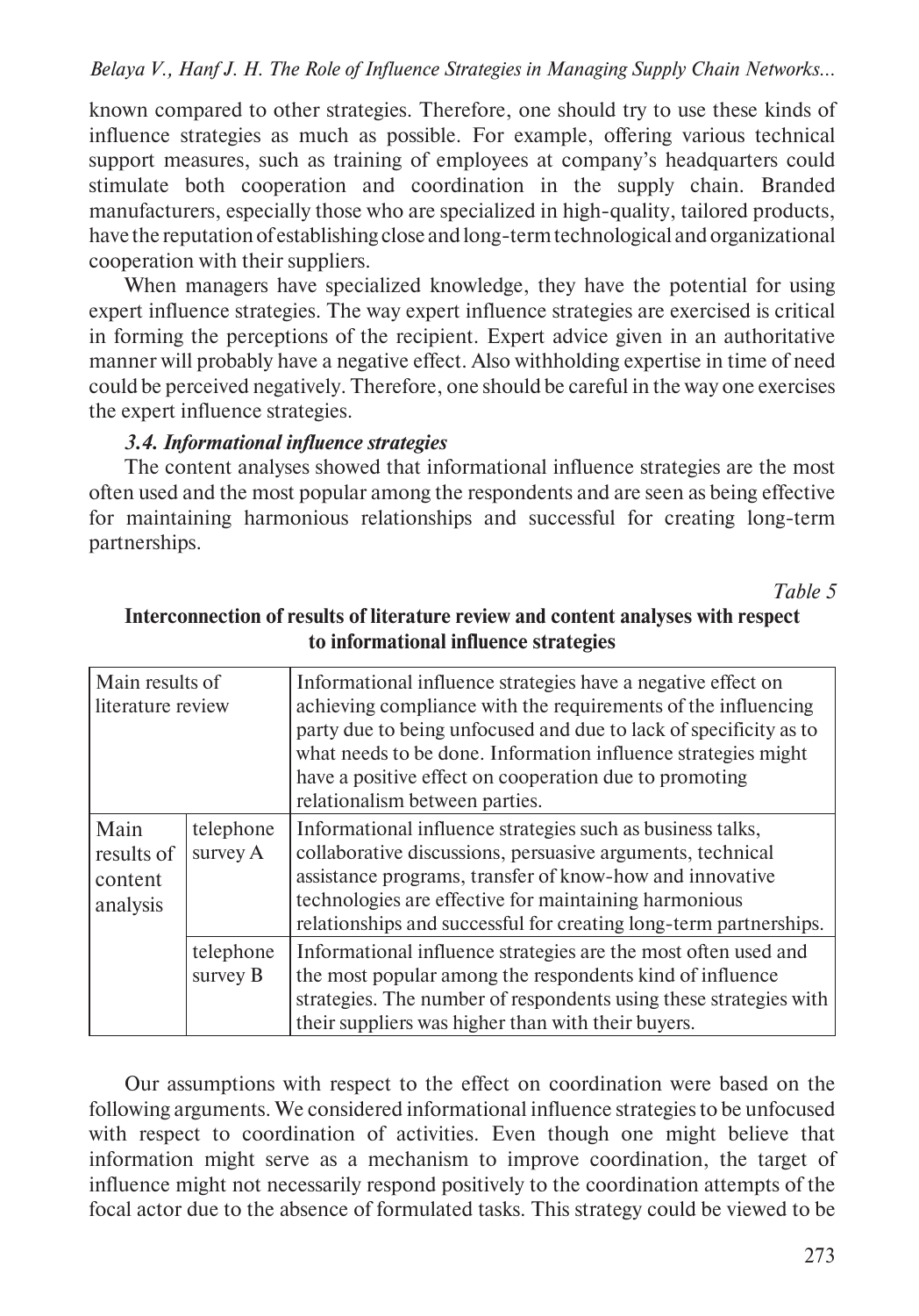a subtle form of influence in which the target is not requested to act in a certain manner, but should make own conclusions about what to do. Therefore, informational influence strategy lacks specificity about what needs to be done. The specific action that the target needs to perform remains undefined.

Being a kind of communication, informational influence strategies could have a positive effect on cooperation, since ability to communicate (even without commitment) is typically found to foster cooperation. Another aspect worth mentioning when explaining the positive effect of informational influence strategies on cooperation is the fact that possession of new and up-to-date information provides confidence to the focal company in debating and, thus, increases its persuasive capabilities, which, in turn, may increase cooperation. In both samples of our survey the informational influence strategies affected cooperation positively, as expected. Therefore, it is highly advisable to use informational influence strategies in relationships with suppliers and with buyers due to their positive effects on both coordination and cooperation.

### *3.5. Legitimate influence strategies*

The content analyses showed that informal legitimate influence strategies are less preferred than formal and written agreements and contractual arrangements. It could be due to the fact that the use of informal methods requires a certain level of trust, which could be lacking in Russia.

*Table 6* 

| Main results of<br>literature review      |                       | Legitimate influence strategies might have a negative effect on<br>cooperation due to being perceived by the target as a form of a<br>dictatorship. On the other hand, regulations and sanctions based<br>on legal contractual agreements might be perceived as a<br>punishment and, thus, play an important role in encouraging<br>changes in behaviour. |
|-------------------------------------------|-----------------------|-----------------------------------------------------------------------------------------------------------------------------------------------------------------------------------------------------------------------------------------------------------------------------------------------------------------------------------------------------------|
| Main<br>results of<br>content<br>analysis | telephone<br>survey A | Due to the mentality and cultural heritage in Russia, it is not<br>recommended to rely on promises made in an oral or informal<br>way. It is better to write all business agreements down in order to<br>make sure that the contractual arrangements are fulfilled.                                                                                       |
|                                           | telephone<br>survey B | Business relationships generally tend to be more based on<br>written contracts than on informal agreements. Referring to<br>legal agreements and obligations, using short and long term<br>contracts were the most preferred among other legitimate<br>influence strategies. Informal legitimate influence strategies are<br>almost not used.             |

# **Interconnection of results of literature review and content analyses with respect to legitimate influence strategies**

We viewed legitimate influence strategies for their formal nature and clear legal basis as one of the mechanisms which can be applied to the governance and coordination of suppliers. Legitimate influence strategies generally could be thought of as a way to reduce uncertainty about behaviours and outcomes by providing formal rules and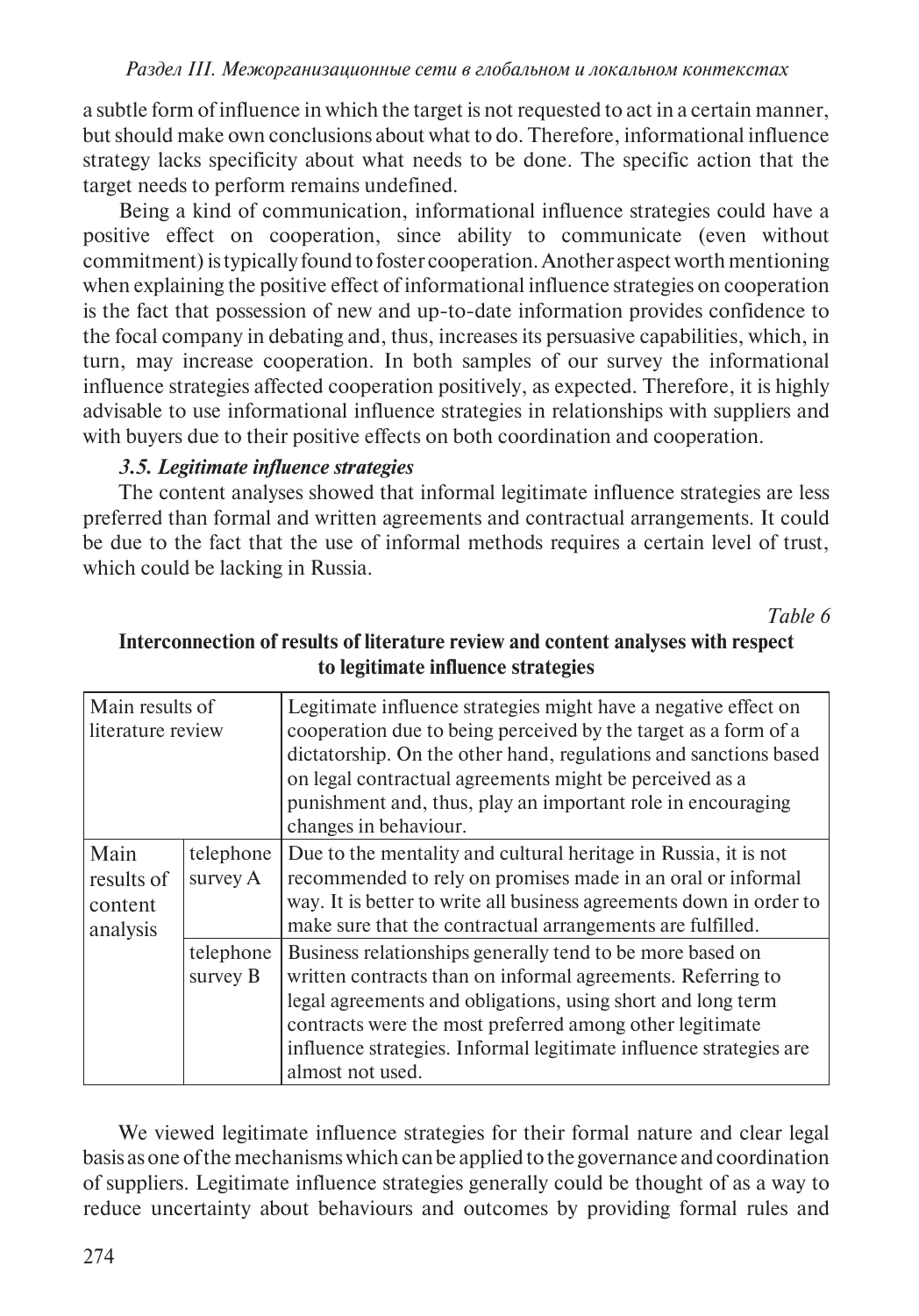procedures to govern the relationship. The target of influence has to take into account the legal and economic consequences of violating explicit written contracts. Since the legitimate influence strategies originate from a given position or existing norms or laws, the supplier may take the protection offered by a legitimized powerful position of the retailer for an additional advantage. This could imply the positive result of this kind of influence strategies. Since legitimate influence strategies present clear guidelines, specify the rights and obligations of both parties and refer to the cost of violating norms or statutes for a target, we assumed that they would improve coordination.

However, in some cases the target of influence may view legitimate influence strategies as vague with respect to the necessity of compliance and may resist. When the suppliers perceive the cost of compliance as excessive, they may decide to dissolve the relationship even though the focal actor wins its legal point. Besides, references to legal contracts or informal agreements may appear insulting to the target and imply unfavourable relations in the future. Hence, use of legitimate influence strategies could also increase conflict and result in legal costs for both parties. In addition to these aspects, one must consider the cultural and country specific legal environment and formed attitudes of supply chain actors towards legitimacy in general. It could be that they have a negative reaction to the use of legitimacy in general and resist it by all means. Therefore, the use of legitimate influence strategies might have no effect or have a negative effect in this specific environment.

### *3.6. Referent influence strategies*

The content analyses showed that referent influence strategies are the third most often used kind after informational and reward influence strategies and that strategies specifying the outcomes of the action are more preferred than vague hints and approval or disapproval of the target's actions or intentions.

*Table 7* 

| Main results of<br>literature review      |                       | Referent influence strategies are expected to foster the<br>development of cooperation due to positive image and reputation<br>of the influencing party. However, they might not be sufficient to<br>motivate the target to the implementation of tasks due to the<br>missing specificity about the desired behaviour.                |
|-------------------------------------------|-----------------------|---------------------------------------------------------------------------------------------------------------------------------------------------------------------------------------------------------------------------------------------------------------------------------------------------------------------------------------|
| Main<br>results of<br>content<br>analysis | telephone<br>survey A | Referent influence strategies such as emotional appeals,<br>identification with the company, approval or disapproval of<br>partners' actions are seen as not being very efficient in Russian<br>agri-food business due to traditional perceptions and cultural<br>heritage.                                                           |
|                                           | telephone<br>survey B | Referent influence strategies are the third most often used kind<br>after informational and reward influence strategies. Strategies<br>indicating the positive effects of the desired course of actions<br>were preferred more than strategies requesting the target to<br>accept ideas without explaining the expected consequences. |

# **Interconnection of results of literature review and content analyses with respect to referent influence strategies**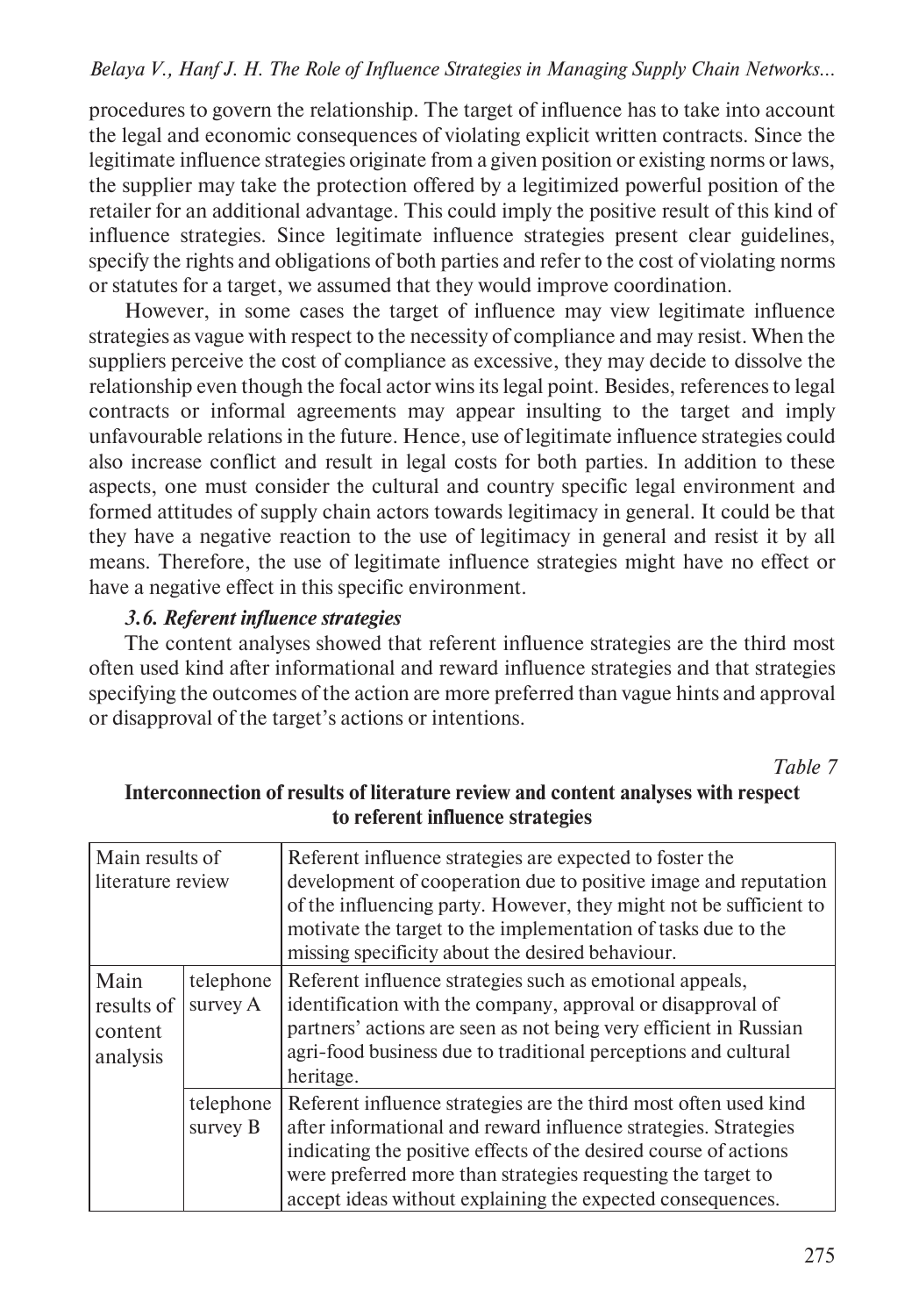According to our assumptions, referent influence strategies could be seen as a mechanism of infusing targets with moral purpose and commitment rather than by affecting the task environment, since they do not offer material incentives and the threat of punishment. Referent influence strategies are designed in such a way as to match the target's intangible, subconscious needs for status, security and attention with the goal to achieve compliance on a specific issue. Since referent influence strategies are stemming from the image and reputation, it is evident that the strength of the motivation to comply with this kind of influence strategies would be based on the strength of the image and attractiveness of the relationship.

In general, referent influence strategies could be viewed as having a fundamental impact on the followers' perceptions and beliefs without containing explicit description of tasks. For these reasons we assumed that the behavioural part might not be affected. However, our assumptions were wrong, since referent influence strategies turned to have a positive effect on coordination in both models despite the lack of specificity of the desired behavior of the target.

#### **Conclusions**

We reviewed the relevant literature on the concept of influence strategies and brought clarification to this vague and poorly conceptualized concept. The arsenal of the literature we focused on included not only managerial and economic publications, but also from the area of sociology, psychology, philosophy, etc. We made a thorough review and conducted an email survey of academic scholars all over the world working in the area of power and influence strategies. We have examined different definitions and classifications of power and influence strategies (coercive, reward, expert, legitimate, referent). Using this classification we have found that influence strategies have many multi-faceted effects on coordination and cooperation in supply chain relationships. Due to space limitations we only included selected findings. We clearly highlighted the existing gap in the literature, namely, the unclarified place and role of the concept of influence strategies in supply chains and supply chain networks (figure 1).

The use of influence strategies is an important managerial issue. The majority of research conducted to date has assumed that: influence strategies are irrelevant and not suitable for being used in the SCM context; their use is based on the power asymmetry and the abuse of power and leads to negative effects; trust is a better alternative for improving supply chain relationships. The studies dealing with relational constructs in supply chain relationships have paid attention to other constructs such as trust, commitment, relationship quality etc. Our study disproves the above mentioned statements and offers a new perspective on the role of influence strategies for SCM. Power asymmetry is a natural state for any relationship including supply chain relationships. To believe that power asymmetry is bad is not correct. More powerful leaders in supply chain networks known as 'chain captains' can use the power advantage for the good of the whole network. In fact, our findings document the concept that influence strategies could have a profound impact on the improvement of coordination and cooperation in supply chain networks. Influence strategies can have both positive and negative effects on coordination and cooperation within supply chain relationships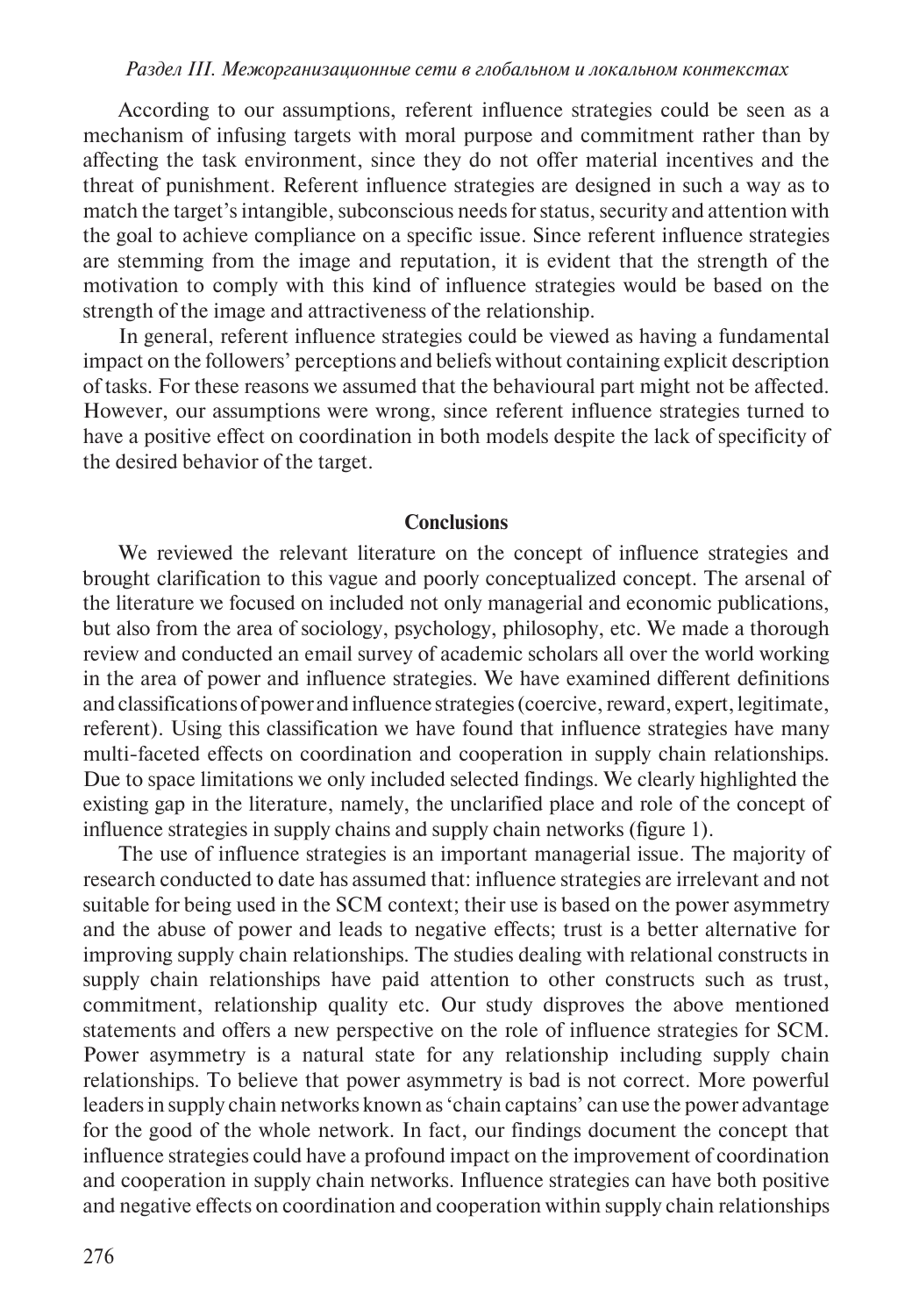

*Figure 1. Conceptual framework of the relevance of influence strategies for supply chain management* 

and could be used to coordinate and to foster collaboration without exploitative or abusive consequences. The study opens up a new perspective on the concepts of power and influence strategies as behavioural concepts for the purposes of managing supply chain networks.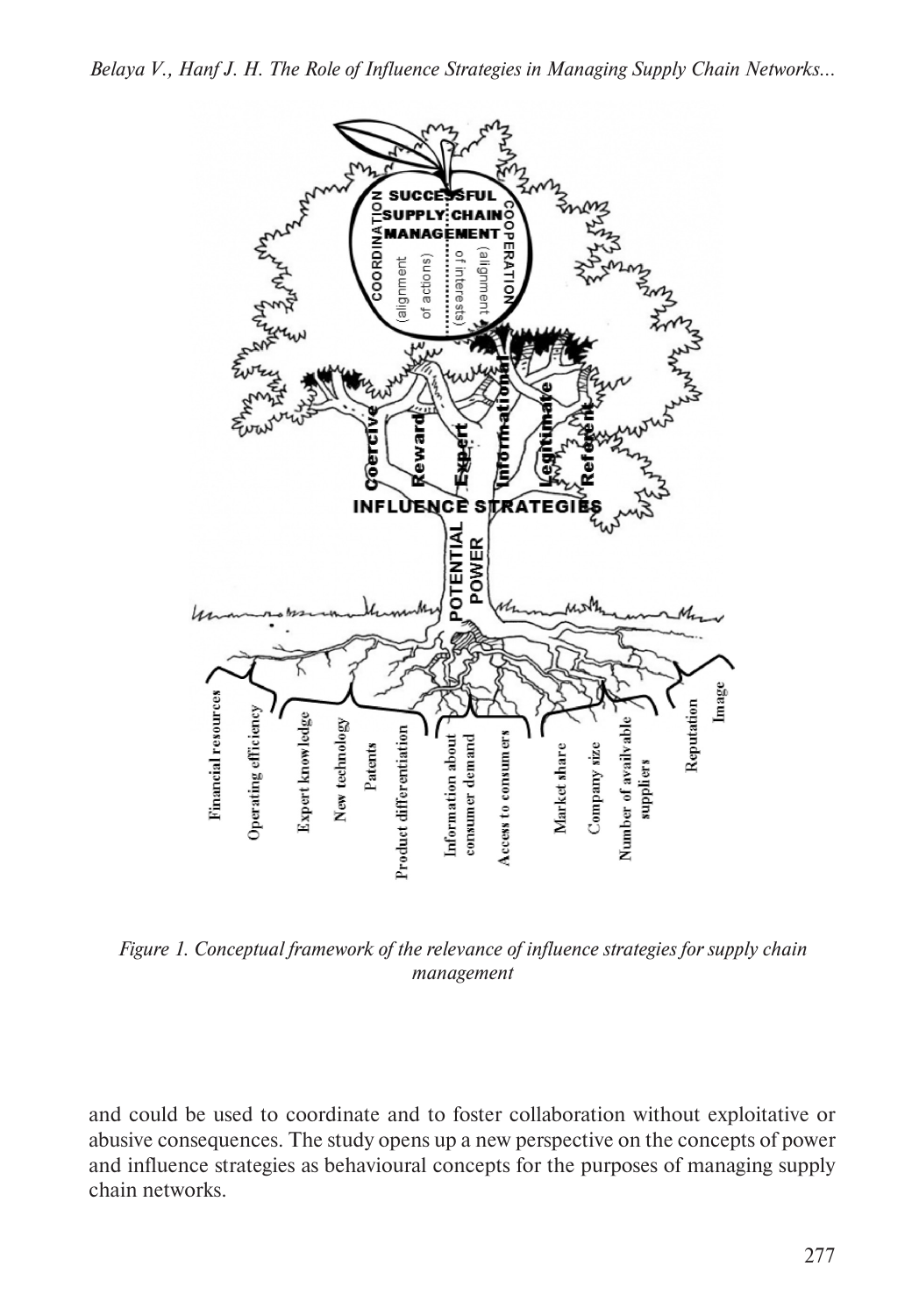#### **References**

*Bachmann R*. Trust, Power and Control in Trans-Organizational Relations, Organization Studies. 2001. Vol. 22 (2). Pp. 337–365.

*Baldwin D.A*. The Power of Positive Sanctions // World Politics. 1971. Vol. 24. No 1 (October). Pp. 19–38.

*Bannister E*. Sociodynamics: An Integrative Theorem of Power, Authority, Influence, and Love // American Sociological Review. 1969. Vol. 34. No 3 (June). Pp. 374–393.

*Beier F., Stern L*. Power in the channel of distribution // Stern L. (ed.). Distribution channel: behavioural dimensions, Houghton Mifflin Company. Boston, 1969. Pp. 92–116.

*Belaya V., Hanf J.H*. Divide and Conquer: Using Power for Managing Food Supply Chains in Russia. Paper presented at IX Chemnitz East Forum "Conflicts, frictions and

paradoxes in CEE Management" in Chemnitz. September 10-12, 2009. *Benton W.C., Maloni M*. The influence of power driven buyer/seller relationships on

supply chain satisfaction // Journal of Operations Management. 2005. Vol. 23. No 1. Pp. 1–22. *Blankertz L*. The value and practicality of deliberate sampling for heterogeneity: A critical

multiplist perspective // American Journal of Evaluation. 1998. Vol. 19. No 3. Pp. 307–324. *Blau P*. Exchange and Power in Social Life. New York: John Wiley, 1964.

*Bowersox M.B., Cooper D.M., Lambert D.M., Taylor D.A*. Management in Marketing Channels. New York: McGraw-Hill, 1980.

*Boyce R.R., Brown T.C., McClelland G.H., Peterson G.L., Schulze W.D*. An Experimental Examination of Intrinsic Values as a Source of the WTA-WTP Disparity // The American Economic Review. 1992. Vol. 82. No 5 (December). Pp. 1366–1373.

*Boyle B., Dwyer F.R., Robicheaux R.A., Simpson J.T*. Influence Strategies in Marketing Channels: Measures and Use in Different Relationship Structures // Journal of Marketing

Research. 1992. Vol. 29. No 4 (November). Pp. 462–473.

*Brown J.R., Lusch R.F., Nicholson C.Y*. Power and Relationship Commitment: Their Impact on Marketing Channel Member Performance // Journal of Retailing. 1995. Vol. 71. No 4. Pp. 363–392.

*Cartwright D*. Influence, leadership and control // March J.G. (ed.). Handbook of organizations. Chicago: Rand McNally, 1965. Pp. 1–47.

*Coleman J*. Foundations of Social Theory, Cambridge. The Belknap Press, 1990.

*Cousins P.D*. Evaluer la Performance des Supply Chains: mise au point. PUG, 2002. Pp. 111–128.

*Dahl R*. The concept of power // Behavioral Science. 1957. Vol. 2. Pp. 201–215.

*Dapiran G.P., Hogarth-Scott S*. Are co-operation and trust being confused with power?

An analysis of food retailing in Australia and the UK, International Journal of Retail & Distribution // Management. 2003. Vol. 31. No 5. Pp. 256–267.

*Davies B., Blackstock K., Brown K., Shannon P*. Challenges in creating local agrienvironmental cooperation action amongst farmers and other stakeholders, Final Report of Scottish Executive Environment and Rural Affairs Department. Aberdeen, UK, 2004.

*Dickinson D.L.* The carrot vs. the stick in work team motivation // Experimental Economics. 2001. Vol. 4. No 1. Pp. 107–124.

*DuBrin A.J*. The complete idiot's guide to leadership. New York, Alpha, 2000.

*Etgar M*. Channel Domination and Countervailing Power in Distribution Channels // Journal of Marketing Research. 1976. Vol. 13. No 3. Pp. 254–262.

*Eyuboglu N., Atac O.A*. Informational power: A means for increased control in channels of distribution // Psychology and Marketing. 1991. Vol. 8. No 3. Pp. 197–213.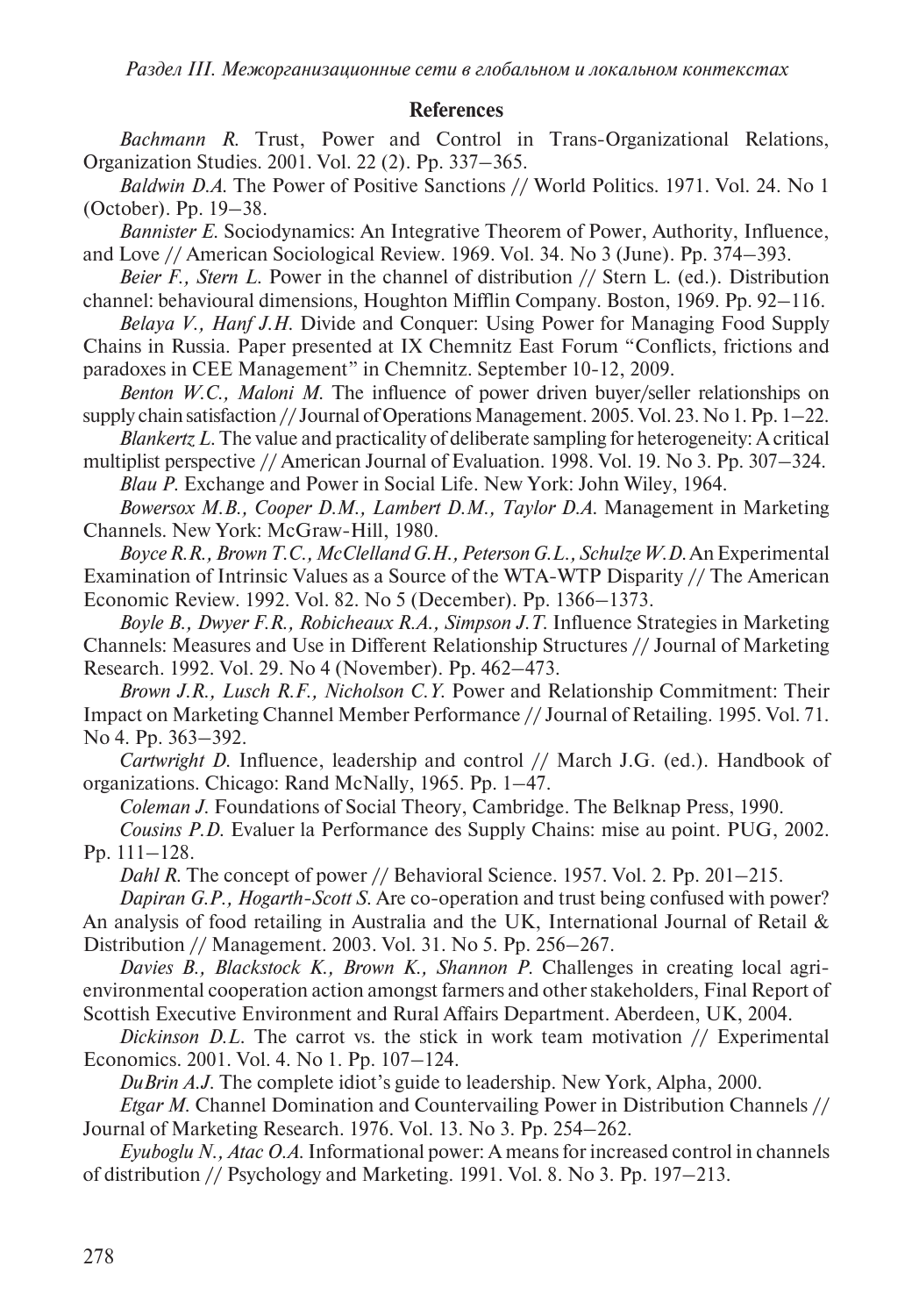*Frazier G.L., Antia K.D*. Exchange relationships and interfirm power in channels of distribution // Journal of the Academy of Marketing Science. 1995. Vol. 23. No 4. Pp. 321–326.

*French J.R.P., Raven B*. The bases of social power / Cartwright D. (ed.). Studies in Social Power. University of Michigan Press, Ann Arbor, MI, 1959. Pp. 150–167.

*Fritsch N*. Erfolgsfaktoren im Stiftungsmanagement, Erfolgsfaktorenforschung im Nonprofit-Sektor. Gabler, Wiesbaden, 2007.

*Gardner G.T., Stern P.C*. Environmental Problems and Human Behavior. Allyn and Bacon, Needham Heights, MA, 1996.

*Gaski J.F.* The theory of power and conflict in channels of distribution // Journal of Marketing. 1986. Vol. 48. No 3. Pp. 9–29.

*Giebels E., De Dreu C.K.W., van de Vliert E*. The alternative negotiator as the invisible third at the table: The impact of potency information // International Journal of Conflict Management. 1998. Vol. 9. No 1. Pp. 5–21.

*Glauben T., Loy J.-P*. Marktmacht ausgewählter Branchen der deutschen Ernährungswirtschaft auf internationalen Märkten // Agrarwirtschaft. 2001. Vol. 50. No 2. Pp. 100–108.

*Hamner W.C., Organ D.W*. Organizational behavior: An applied psychological approach. Dallas, Business Publications, Inc., 1978.

*Hingley M.K*. Power to all our friends? Living with imbalance in supplier-retailer relationships // Industrial Marketing Management. 2005. Vol. 34. No 8. Pp. 848–858.

*Hunt S.D., Nevin J.R*. Power in a Channel of Distribution: Sources and Consequences // Journal of Marketing Research. 1974. Vol. 11. No 2. Pp. 186–193.

*Jap S.D., Ganesan S*. Control Mechanisms and the Relationship Life Cycle: Implications for Safeguarding Specific Investments and Developing Commitment // Journal of Marketing Research. 2000. Vol. 37. No 2. Pp. 227–245.

*Kalafatis S.P*. Buyer-seller relationships along channels of distribution // Industrial Marketing Management. 2000. Vol. 31. No 3. Pp. 215–228.

*Kelman H.C*. Compliance, identification, and internalization: three processes of attitude change // Journal of Conflict Resolution. 1958. Vol. 2. No 1. Pp. 51–60.

*Lee K.L., Low G.T*. The Exercise of Social Power and the Effect of Ethnicity: Evidence from Malaysian's Industrial Companies // International Busines Research. 2008. Vol. 1. No 2. Pp. 53–65.

*Lusch R.F., Brown J.R*. Interdependency, Contracting, and Relational Behavior in Marketing Channels // Journal of Marketing. 1996. Vol. 60. No 4. Pp. 19–38.

*Maloni M.J., Benton W.C*. Power Influences in the Supply Chain // Journal of Business Logistics. 2000. Vol. 21. No 1. Pp. 49–73.

*Maloni M.J., Benton W.C*. Supply chain partnerships: Opportunities for operations research // European Journal of Operational Research. 1997. Vol. 101. No 3. Pp. 419–429.

*Merkens H*. Auswahlverfahren, Sampling, Fallkonstruktion // Flick U., von Kardorff E., Steinke I. (eds.). Qualitative Forschung — Ein Handbuch. Reinbek bei Hamburg, Rowohlt, 2000.

*Miles M.B., Huberman A.M*. Qualitative Data Analysis. Newbury Park, CA, Sage Publications, 1994.

*Mohr J.J., Fisher R.J., Nevin J. R*. Collaborative Communication in Interfirm Relationships: Moderating Effects of Integration and Control // Journal of Marketing. 1996. Vol. 60. No 3. Pp. 103–115.